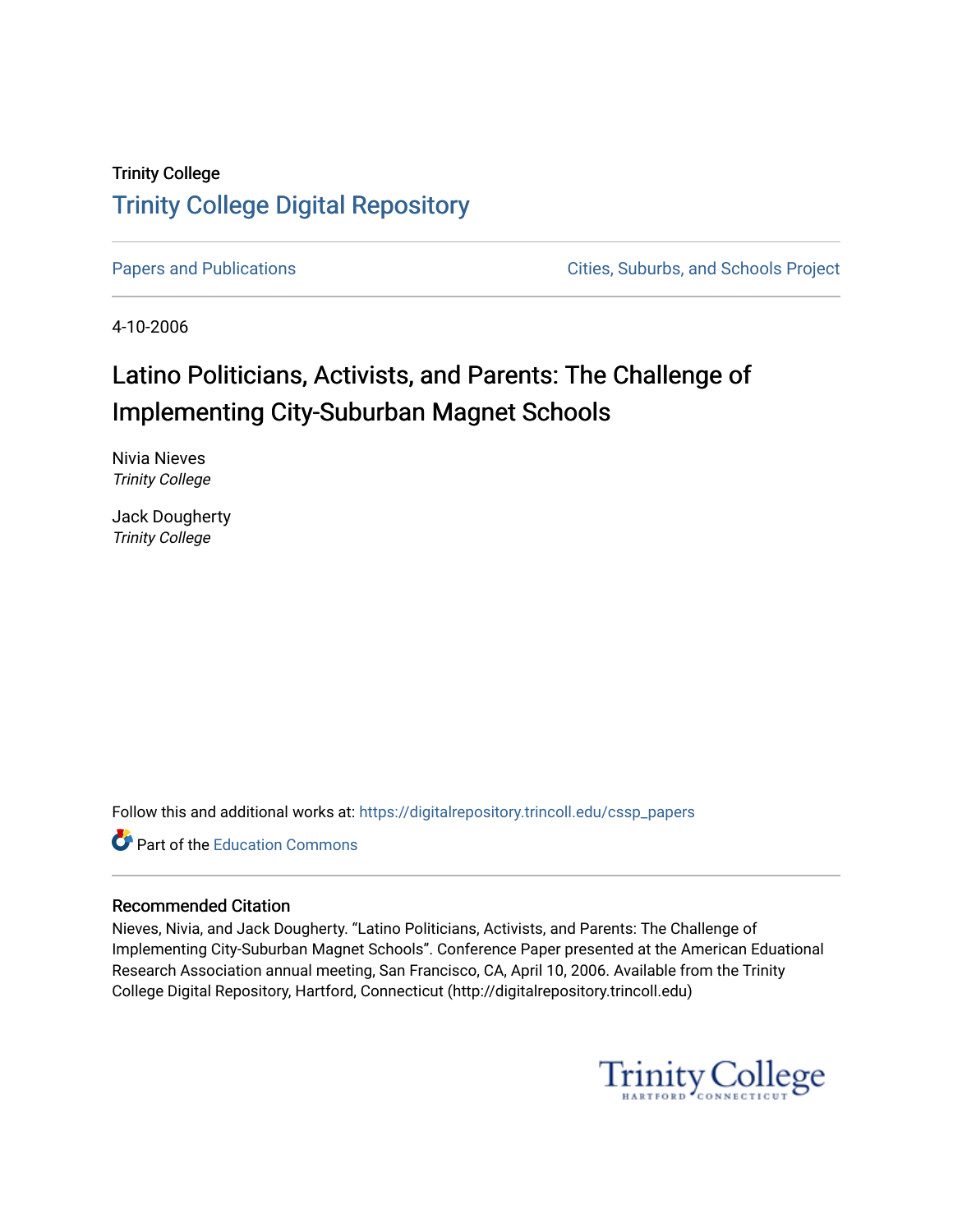## **Latino Politicians, Activists, and Parents: The Challenge of Implementing City-Suburban Magnet Schools**

Nivia Nieves and Jack Dougherty Cities, Suburbs, and Schools Research Project Trinity College, Hartford CT http://www.trincoll.edu/depts/educ/css

Conference paper presented on the panel "Latinos and the Politics of Magnet Schools" Division G, Section 4: Social Contexts of Ed Policy, Politics, and Praxis at the American Educational Research Association annual meeting San Francisco, CA, April 10, 2006

Do not cite without permission of the authors.

Email comments and questions to both <Nivia.Nieves@trincoll.edu> and <Jack.Dougherty@trincoll.edu>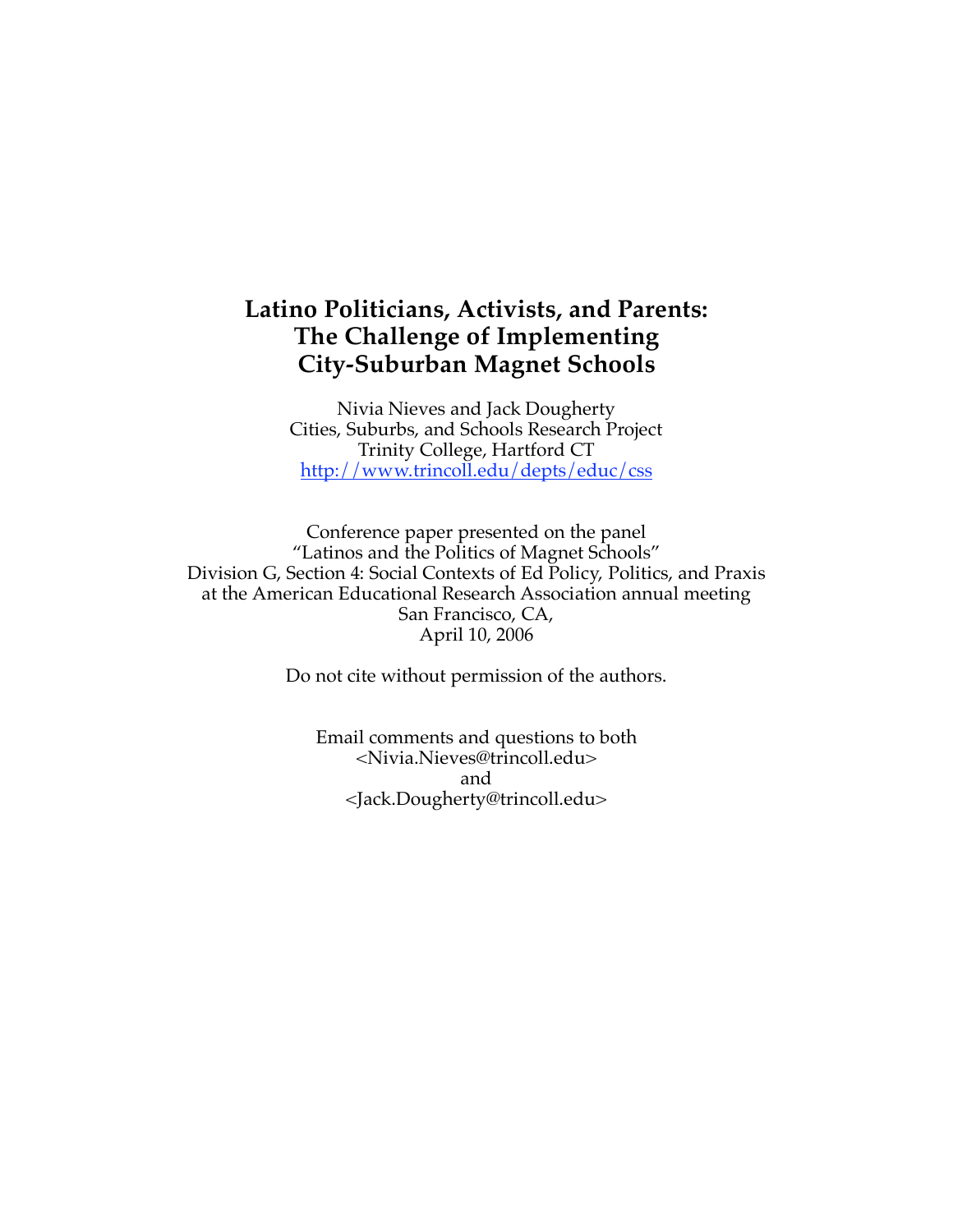#### **Abstract:**

This socio-political analysis focuses on various coalition members' roles in the design and implementation of the Learning Corridor, a \$126 million complex of four interdistrict magnet schools, located in the predominantly Puerto Rican south side of Hartford, Connecticut. Drawing upon historical and qualitative research methods, it examines how different Latino politicians, activists, and parents viewed the original purpose of the magnet school project -- and how they continue to address conflicts that have arisen during the past five years of implementation. In addition to archival analysis of ten years of documents and statistics, the study draws upon twenty-nine semi-structured interviews with key advocates. Major findings reveal how city-suburban magnet schools have been a two-edged blade for Hartford's Latino residents, resulting in important tangible and symbolic gains for some, but diluting benefits that were originally slated for Hartford's neighborhood youth.

#### **Introduction: Magnet Schools in the Hartford Region**

Since the 1954 ruling of *Brown v. Board of Education* school districts and communities have implemented a series of desegregation plans to increase racial balance and provide equal educational opportunities. Some involuntary desegregation plans, such as forced busing, resulted in strong opposition from whites who sought to avoid integration by fleeing to private schools or suburban public schools. In an attempt to create more acceptable integration plans, many cities have established creative and voluntary choice programs like magnet schools. Since the 1970s, magnet schools have gained in popularity as a more acceptable form of complying with court ordered desegregation. Magnet schools are designed to create a greater racial balance than neighborhood schools by attracting white suburbanites and inner-city minorities to the same building

Nieves 2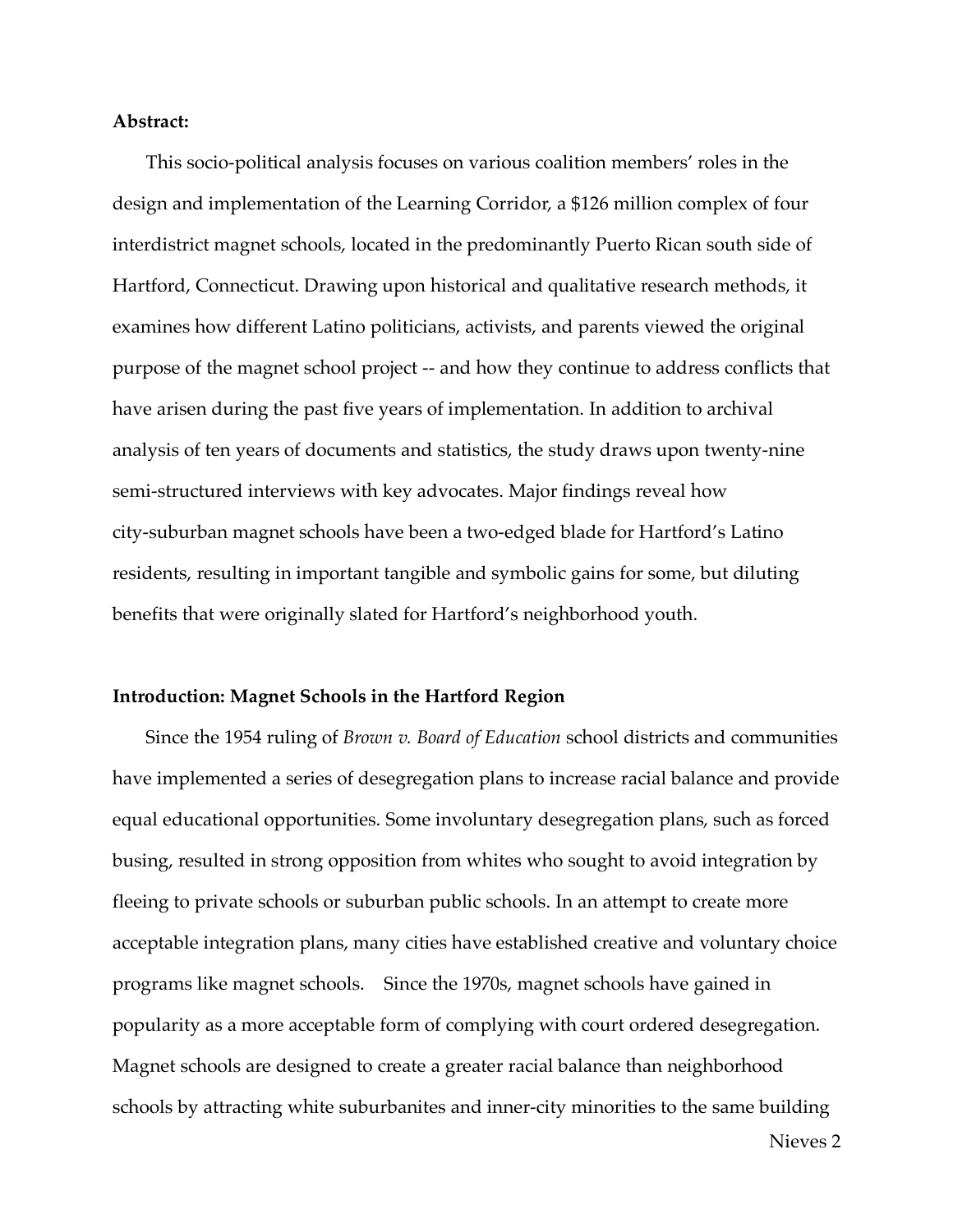for innovative and specialized educational opportunities not found in traditional schools.

In Hartford, Connecticut, magnet schools attempt to reconcile some of the most extreme city-suburban disparities in the nation. The City of Hartford ranks as the second poorest in the U.S. (by percentage of families living in poverty among cities with populations greater than 100,000), and its public schools serve about 24,000 students, of whom 96 percent students are students color, and more than half of these are Latino. By contrast, the surrounding suburbs comprise the fifth highest per capita income in the U.S., with public schools serving over 75 percent white students. In 1989, black community activist Elizabeth Horton Sheff along with other minority and white parents launched the *Sheff v O'Neill* lawsuit on behalf of their children against then-Governor William O'Neill, charging that Connecticut's system of separate city and suburban districts led to racially segregated schools, violating their rights to equal opportunity and freedom from discrimination. After a prolonged trial, in 1996 the State Supreme Court split 4-3 in favor of the *Sheff* plaintiffs, ruling that racial and socioeconomic isolation of Hartford schoolchildren violated state law.<sup>1</sup> Yet the Court did not specify a remedy in its decision, fueling much political disagreement over how to proceed. Eventually in 2003, Sheff plaintiffs and defendants agreed on a legal settlement based on voluntary desegregation measures that were already in motion. A goal was established for 30 percent of Hartford's minority students to participate in integrated educational programs within four years, primarily through interdistrict magnet schools whose construction costs would be funded by the State. To date, a total of 19 interdistrict magnet schools -- of varying themes, sizes, and demographic composition

 <sup>1</sup> Sheff et al. v. O'Neill et al., <sup>238</sup> Conn. 1, <sup>678</sup> A.2d <sup>1267</sup> (Conn. 1996), released <sup>9</sup> July 1996.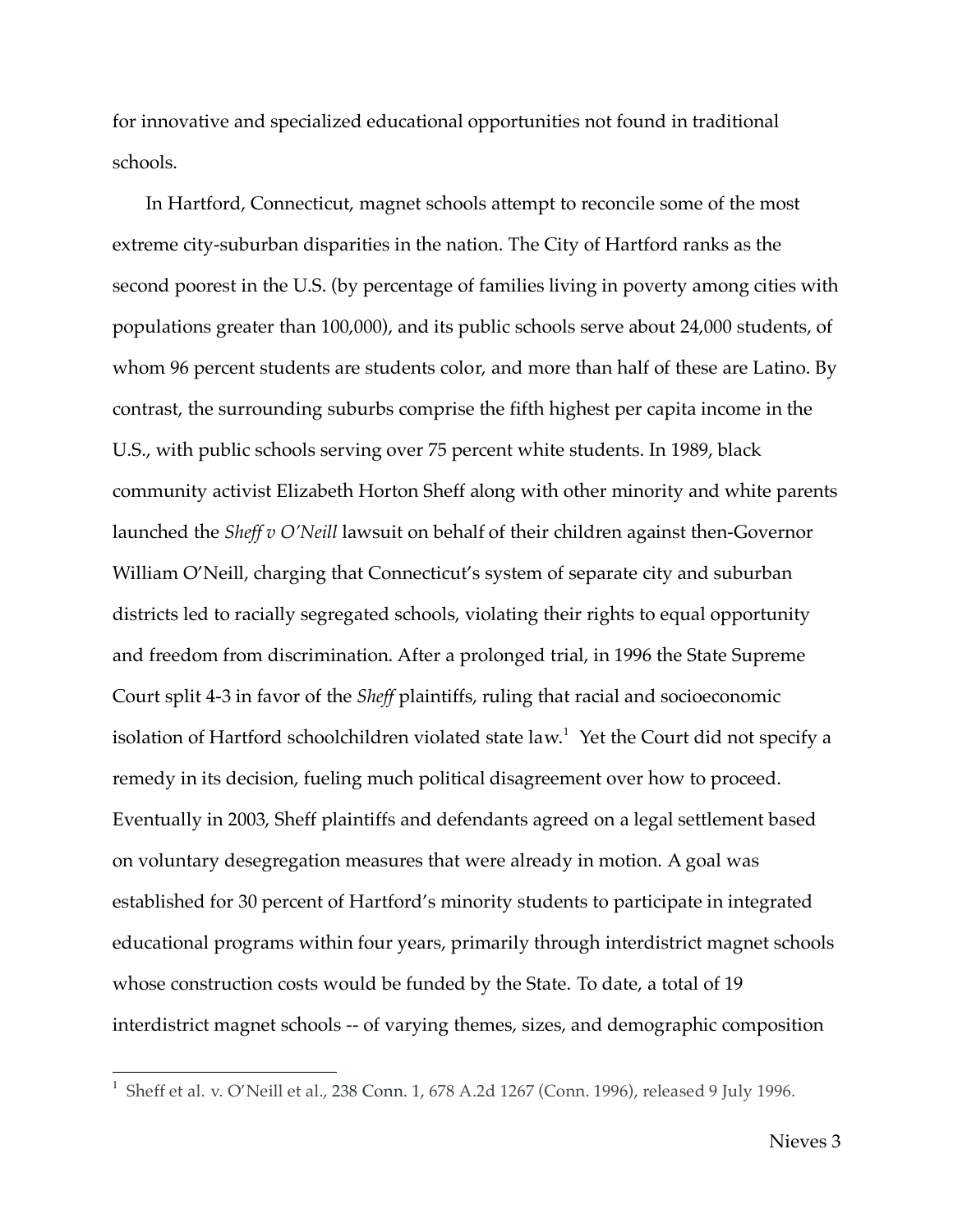-- are operating in the metropolitan Hartford region.



## **Hispanic Population in Hartford,** by census tract, 2000

The most prominent cluster of interdistrict magnet schools is Hartford's Learning Corridor. Opened in fall 2000 with extensive local and national publicity, this \$126 million campus of four state-of-the art school facilities and affiliated community outreach programs is located in a predominantly Puerto Rican south side neighborhood, adjacent to Trinity College, a predominantly white, elite small liberal arts institution.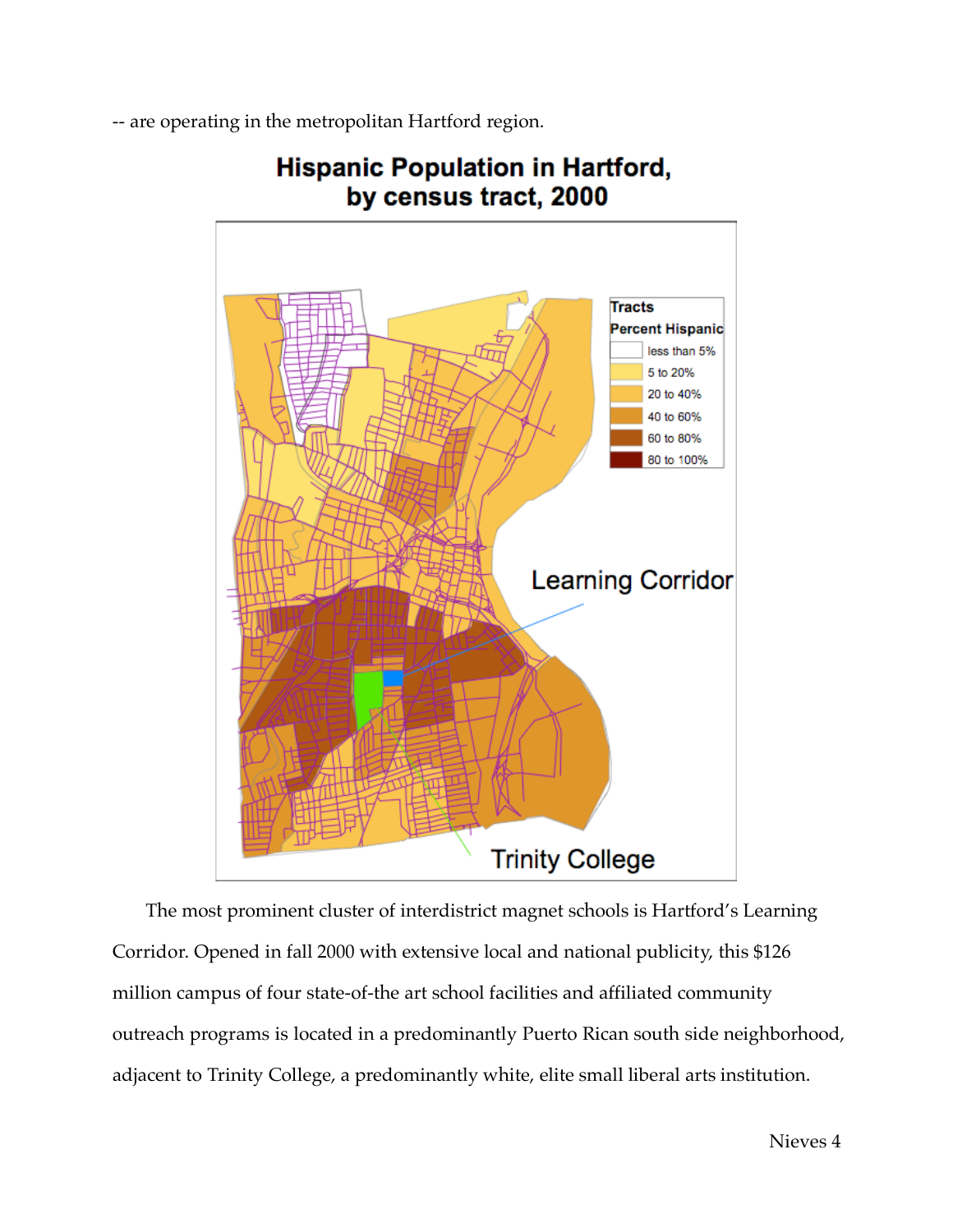The four schools that comprise the Learning Corridor each have a unique history and vary in levels of participation by city and suburban residents. Two of the schools are half-day high school resource centers for grades 9-12: the Greater Hartford Academy of the Arts (GHAA) and the Greater Hartford Academy of Math and Science (GHAMAS). These students attend their "home school" for a half-day, and one of the academies for the other half of the day, thereby appeasing participating districts that did not wish to entirely give up some of their most talented students (and highest-scoring) students to the magnet system. The other two schools are the Montessori Magnet Schools (MMS, for pre-K to grade 6) and the Hartford Magnet Middle School (HMMS, grades 6-8). Both GHAA and Montessori existed prior to the Learning Corridor and were housed in inadequate facilities, while GHAMAS and HMMS were newly designed magnet programs created specifically for this new facility.

Although the *Sheff* case originally arose in the context of black-white desegregation politics in Connecticut during the late 1980s, the Learning Corridor has increasingly become driven by the interests of Latino politicians, community activists, and parents on Hartford's south side. According to Census 2000, the Latino/Hispanic population in the city of Hartford rose to 41 percent, surpassing the number of Black and White one-race residents. In 2001, Eddie Perez was elected mayor, becoming the most

prominent Puerto Rican chief executive of a major city in the mainland United States. The city school superintendent at that time was Anthony Amato, another Puerto Rican, who was succeeded in 2002 by

| City of Hartford, 2000                                |                                         |            |
|-------------------------------------------------------|-----------------------------------------|------------|
| Category<br>Total<br>White (one race)                 | Population Percent<br>121,578<br>33,705 | 28%        |
| Black (one race)<br>Hispanic (any race)               | 46,264<br>49,260                        | 38%<br>41% |
| Does not equal 100%<br>Source:<br>American FactFinder |                                         |            |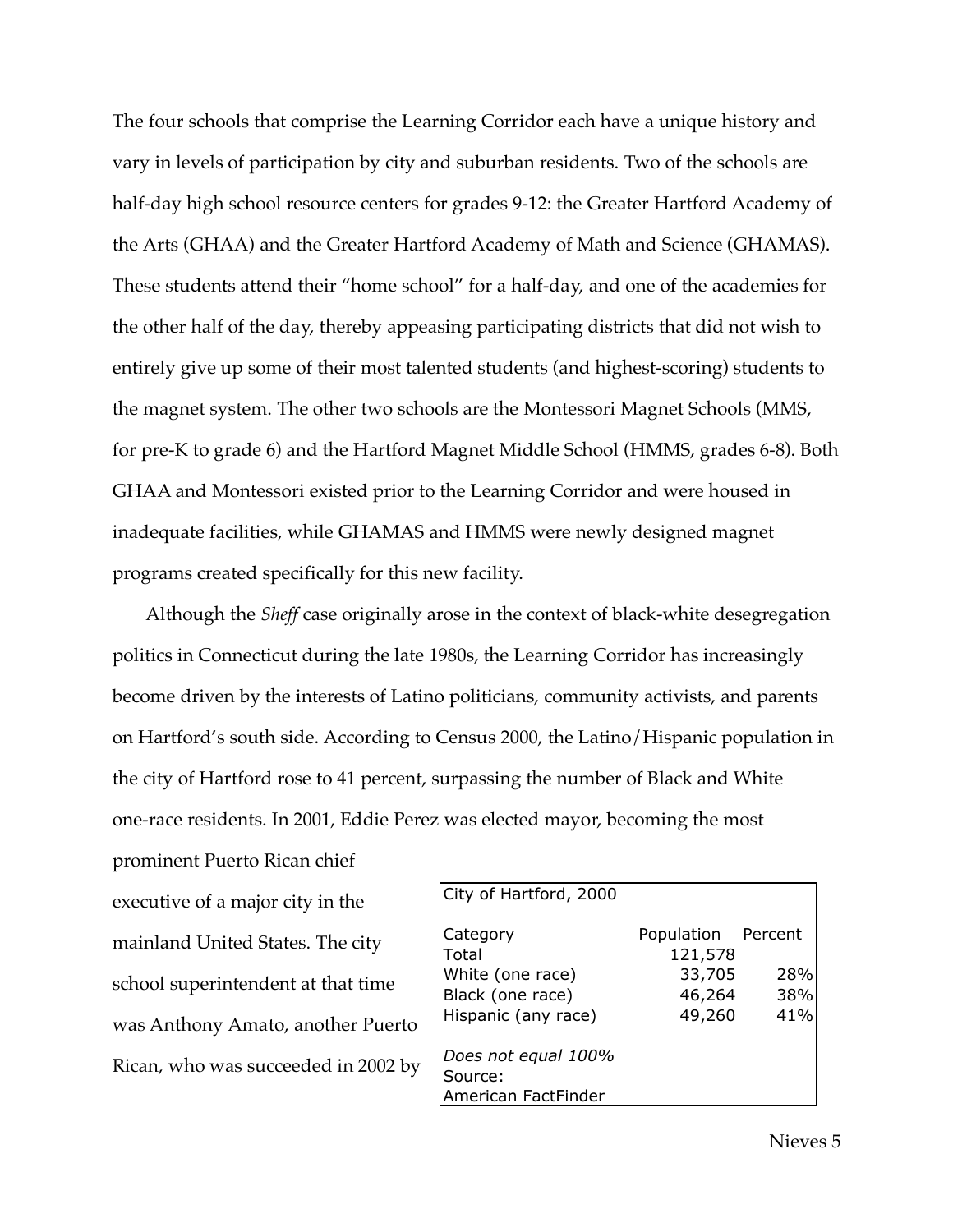the current superintendent, Robert Henry, of Costa Rican descent. Within this isolated and impoverished environment, selected Latinos have become some of the most influential actors in shaping the politics of interdistrict magnet schools, grappling with serious issues of implementation from designs originally conceived many years earlier.

Despite the national spotlight the *Sheff* decision in 1996, academics and policymakers have paid relatively little attention to the interdistrict magnet schools that have resulted in the region during the past decade. Published research has been limited primarily to an evaluation of basic student enrollment, achievement trends, and parental satisfaction through survey instruments. <sup>2</sup> Highlighting the roles of Latino politicians, activists, and parents tells us a great deal about another side of the magnet story: the political compromises made in the service of magnet schools' multiple (and conflicting) goals. By concentrating on the underlying political causes and participation of the Latino community in the implementation of the magnet schools, this study questions the extent to which these highly-praised institutions represent the impoverished urban community that they were established to serve.

#### **Literature on Magnet School Politics and Latinos**

Some of the best scholarship on magnet schools emphasizes the political complexity of these uniquely American institutions. Sociologist Mary Haywood Metz has argued that magnet schools openly reveal fascinating contradictions about American views on public education. On one hand, magnet schools are designed to promote school desegregation, embodying a societal promise for equal educational opportunity for all. But on the other hand, magnet schools are designed to "attract"

 <sup>2</sup> Barbara Q. Beaudin, *Interdistrict Magnet Schools and Magnet Programs in Connecticut: An Evaluation Report* (Connecticut Department of Education, Division of Evaluation and Research, March 2003). < http://www.csde.state.ct.us/public/der/cmip/magnet.htm>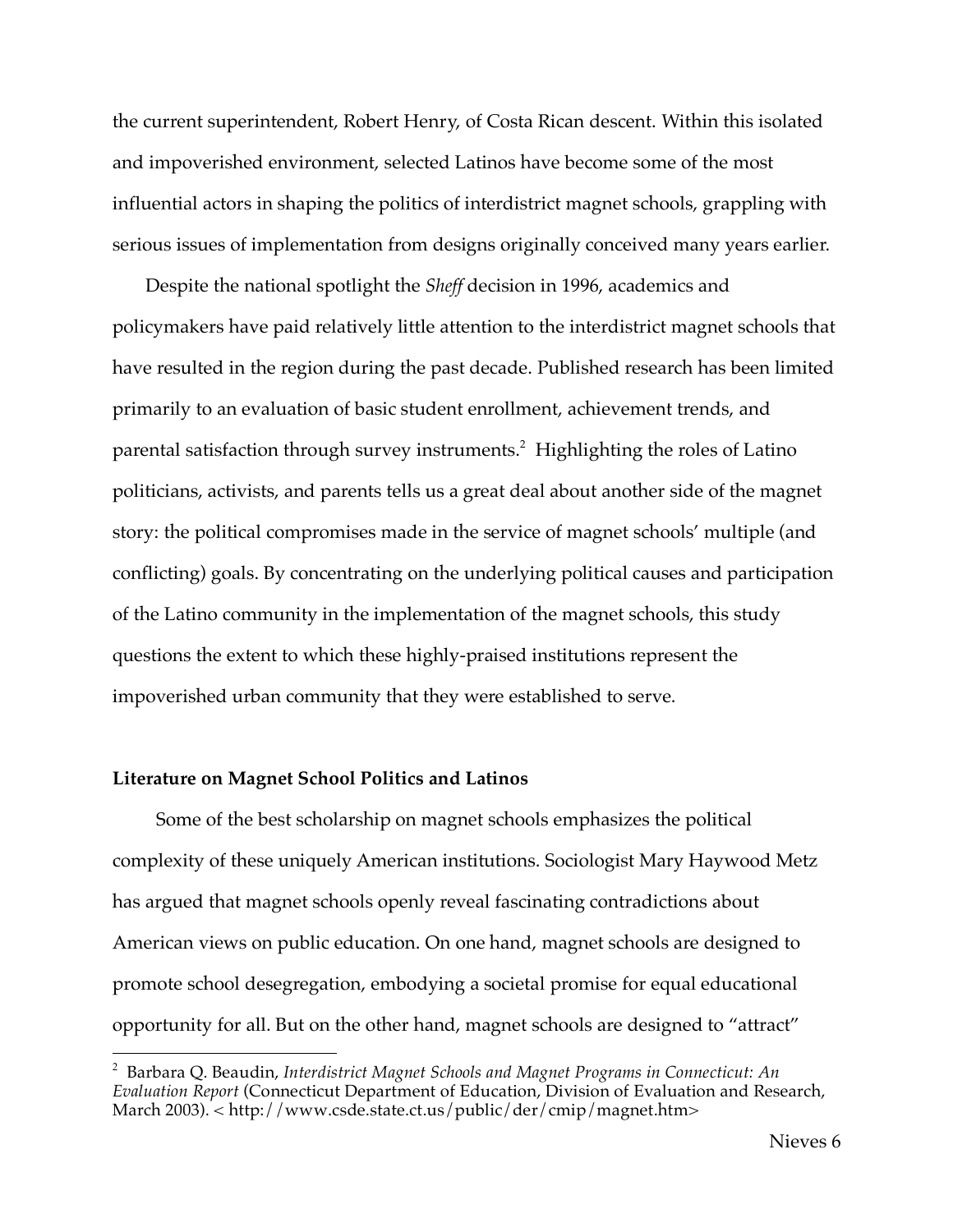families away from conventional neighborhood schools by offering exclusive educational resources, thereby encouraging the individual pursuit of a superior school advantage for a select few.<sup>3</sup> "Magnet schools draw political fire," she explains, "because they bring this tacit contradiction to consciousness. $4$  As a result, magnet schools have become politically contentious institutions because they attempt to serve multiple (and conflicting) societal and individual goals in racially charged environments. 5

Political challenges posed by magnet schools also appear in more traditional realms of the courts, public policy, and the media. Political scientist Jeffrey Henig also describes how the popularity of magnet schools grew rapidly in the late 1970s and early 1980s, as federal courts and local school officials supported these voluntary desegregation plans as a political tactic to defuse white resistance to mandatory integration. After the Boston busing crisis of 1974, court-ordered magnet school plans arose in several metropolitan areas, such as Buffalo, Houston, Milwaukee, and St. Louis. <sup>6</sup> But researchers Susan Eaton and Elizabeth Crutcher exposed how in Prince George's County, Maryland, magnet schools were used primarily as public relations tools by district advocates to bolster faith in the dispirited public school system, with no clear evidence that racial integration or student achievement were improving.<sup>7</sup> Furthermore, President Ronald Reagan's widely-publicized 1988 declaration of Prince

 $3$  Mary Haywood Metz, Different By Design: Context and Character of Three Magnet Schools, Reissued With a New Introduction (New York: Teachers College Press, 1986/2003), pp. 18-20. <sup>4</sup> Mary Haywood Metz, "Magnet Schools and the Reform of Public Schooling," In *Choice in Education: Potential and Problems*, eds. W. Boyd & H. Walberg, (McCutchan, 1990), p. 138.

<sup>5</sup> Jack Dougherty, *More Than One Struggle: The Evolution of Black School Reform in Milwaukee* (Chapel Hill: University of North Carolina Press, 2004), chapter 6.

<sup>6</sup> Jeffrey R. Henig, *Rethinking School Choice: Limits of the Market Metaphor* (Princeton University Press, 1994), pp. 108-9.

 $7$  Susan E. Eaton and Elizabeth Crutcher, "Magnets, Media, and Mirages: Prince George's County's "Miracle" Cure," In *Dismantling Desegregation: The Quiet Reversal of Brown V. Board of Education*, eds. Gary Orfield and Susan E. Eaton, pp. 265-89 (The New Press, 1996).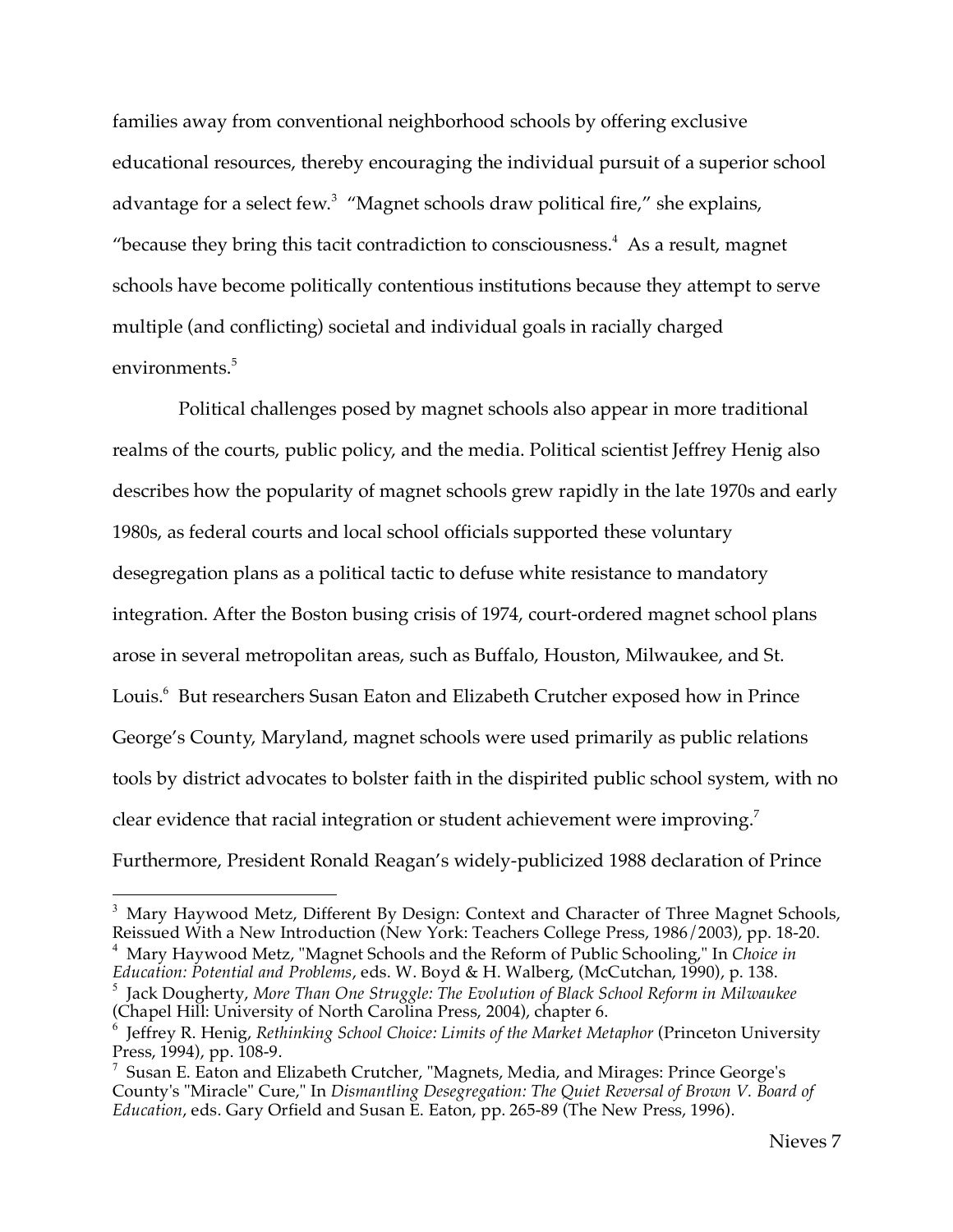George's County's magnet schools as "one of the greatest successes of the education reform movement" underscores how the rhetoric of "choice" can overwhelm the reality of quality education.<sup>8</sup> While magnet school advocates continue to praise the importance of community involvement in the planning process, there is little research on the politics of magnet schools involving multiple racial constituency groups, and the tradeoffs and challenges that occur in these settings.<sup>9</sup>

Virtually all of the academic literature on the politics of magnet schools has been written in a Black-White racial context. One question remains largely unexplored: how do these insights translate into settings where other racial and ethnic groups, such as Latinos, constitute a significant third component of the population? To what extent does Latino participation make a difference in the politics of magnet school design and implementation? Across the nation, Latinos are the nation's fastest-growing racial group, and according to demographic projections, they will comprise one-quarter of the U.S. population by 2050. Yet we do not yet have a rich understanding of how Latino leaders, community activists, and parents are pursuing their interests amid the contested politics of magnet schools.

#### **Methods**

This conference paper is drawn from a larger study of the Learning Corridor design and implementation from the 1990s to the present. <sup>10</sup> Methods included archival

 <sup>8</sup> Henig, *Rethinking School Choice*, p. 78.

<sup>9</sup> Robert D Barr, and William Parrett, *How to Create Alternative, Magnet, and Charter Schools That Work* (National Educational Service, 1997). See also Asian political interests in magnet schools in Caroline Hendrie, "New Magnet School Policies Sidestep an Old Issue: Race." *Education Week* 17 (10 June 1998): 10-12.

<sup>&</sup>lt;sup>10</sup> Nivia Nieves, "Shaping the Learning Corridor: Interdistrict Magnet Schools, 1990s to the Present." Unpublished senior research project, Educational Studies Program, Trinity College. <http://www.trincoll.edu/depts/educ/css>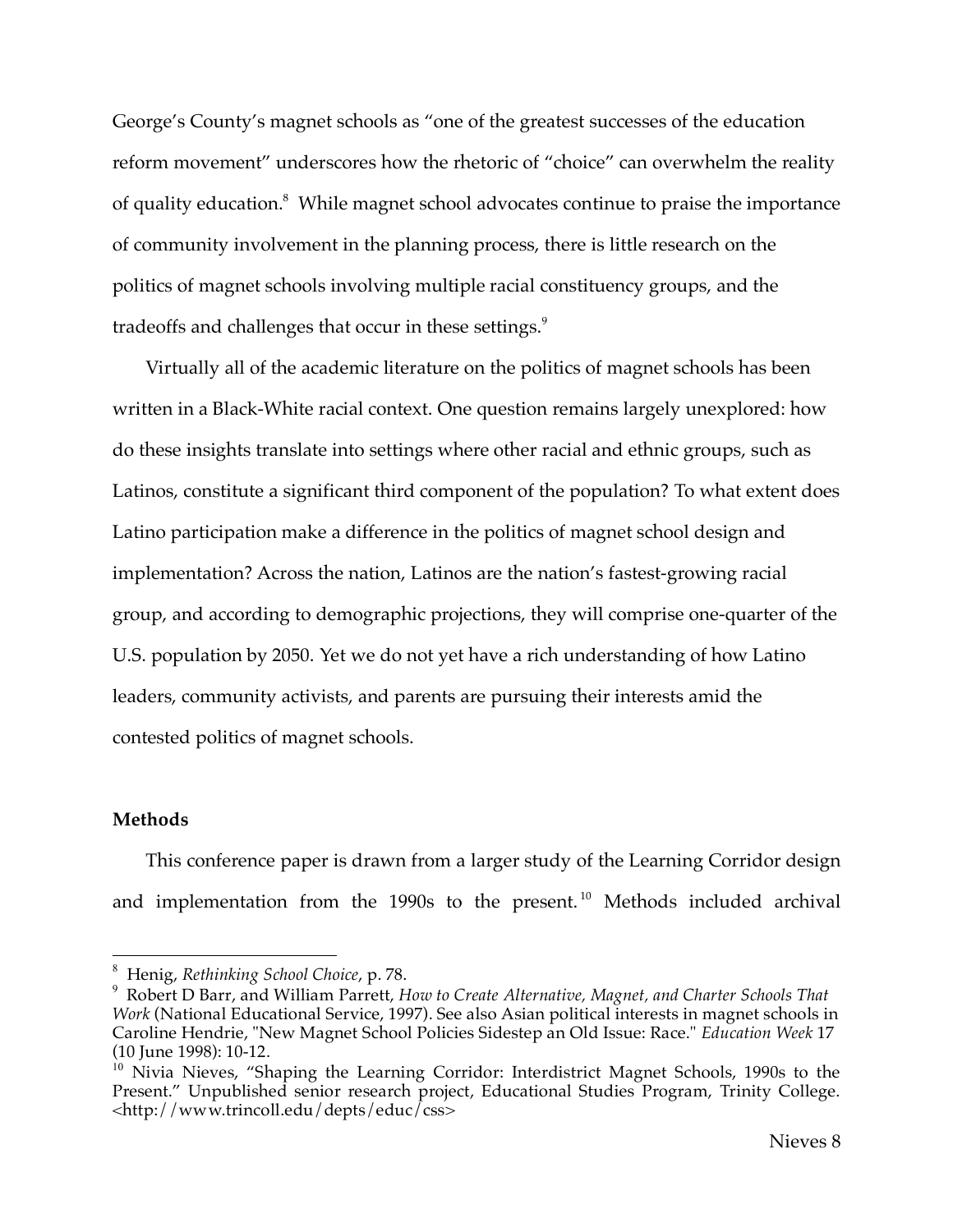research and qualitative interviewing during the summers of 2004 and 2005. Archival documents included stories from the region's only daily newspaper, the *Hartford Courant*; state legislation and reports on magnet schools in light on the *Sheff* litigation; and correspondence, meeting notes, and publications from organizations involved in the Learning Corridor. These organizations include Trinity College (specifically, the Office of Community and Institutional Relations, and the Board of Trustees), the non-profit coalition known as the Southside Institutional Neighborhood Alliance (SINA), a neighborhood advocacy organization known as Hartford Areas Rally Together (HART), and the regional entity that at one time managed all four magnet schools, the Capitol Region Education Council (CREC). The documents provided a framework for analyzing the concerns of different groups of Learning Corridor advocates.

In the second phase of the research, the first author conducted 29 semi-structured interviews with Learning Corridor advocates who played significant roles in rallying support, designing, and implementing this interdistrict magnet school project. Learning Corridor advocates were sorted into five groups, each representing a particular political constituency:

- -- City of Hartford
- -- Suburban towns
- -- Trinity College

<u>.</u>

- -- State government
- -- Learning Corridor administrators

Members of each group were selected for interviews based upon their appearance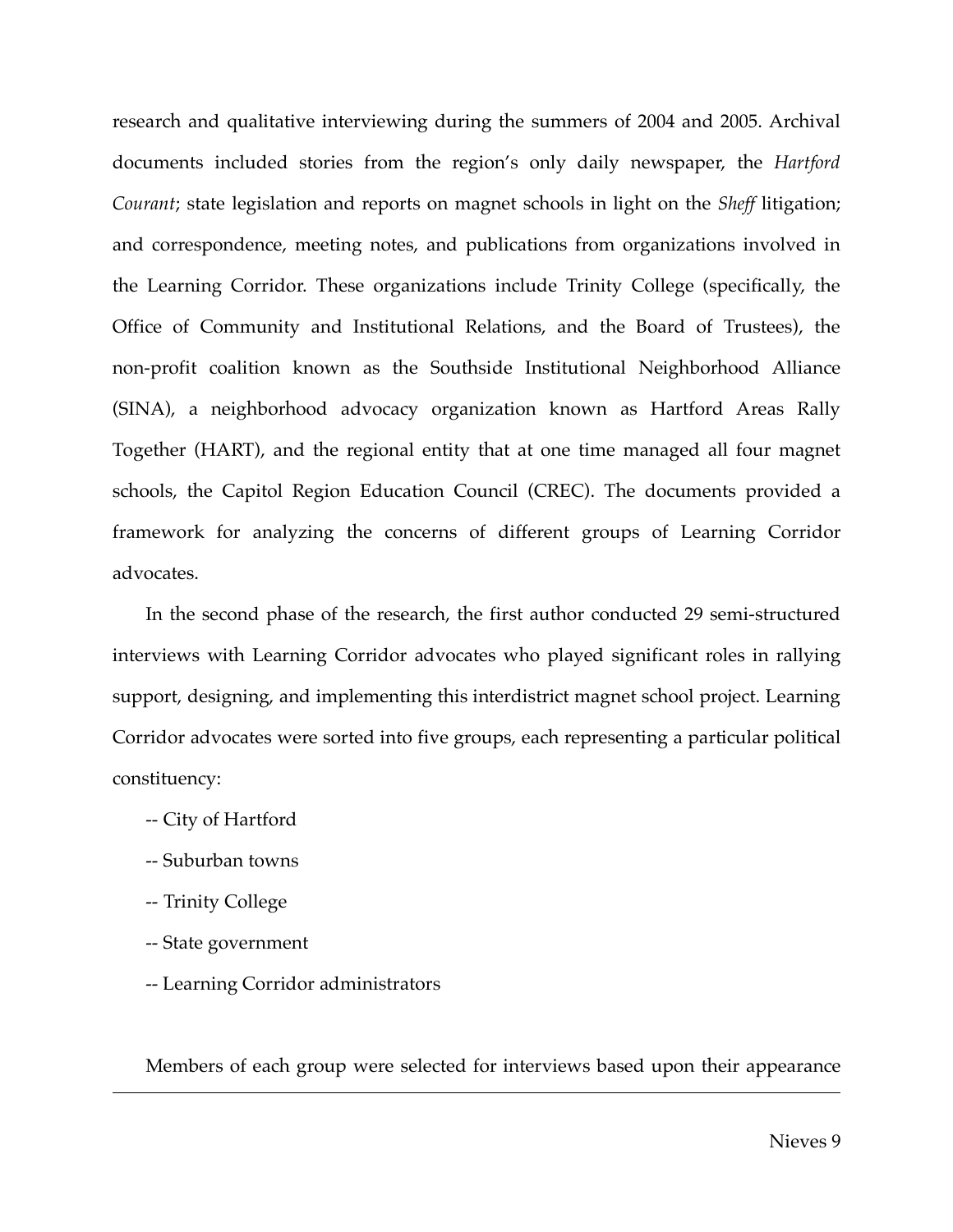in archival documents as well as referral by other key individuals. Interview participants who represented multiple groups were favored on the basis that they were more likely to provide insight from more than one perspective. While the original research design also called for interviews with "opponents" of the Learning Corridor, it was extremely difficult to identify individuals who publicly labeled themselves in this way. Only two suburban school board members publicly spoke out against the interdistrict magnet schools during the design phase, yet both of them refused to be interviewed; in any case, they became marginal characters in the main narrative of events. Nearly everyone claimed to be a supporter of the Learning Corridor, so we chose to examine more subtle political differences in the reasons and actions underlying their support.

Interview guides were designed to obtain information on the participant's relationship with the Learning Corridor, including perceptions, involvement, and roles during, before, and after construction. Participants also were asked to comment on their perceptions of other individuals and groups involved with the project. The interview process received Institutional Review Board approval, and in accordance with the *Principles and Standards* of the Oral History Association, transcripts and consent forms will be donated to the Trinity College archives. (See interview guides and consent forms in the appendix.)

#### **A Political Analysis of Latinos and the Learning Corridor**

In the context of this conference paper on Latinos and the politics of magnet schools, our reading of the archival documents and interview transcripts yielded four major findings, which we have written in the format of an historical narrative: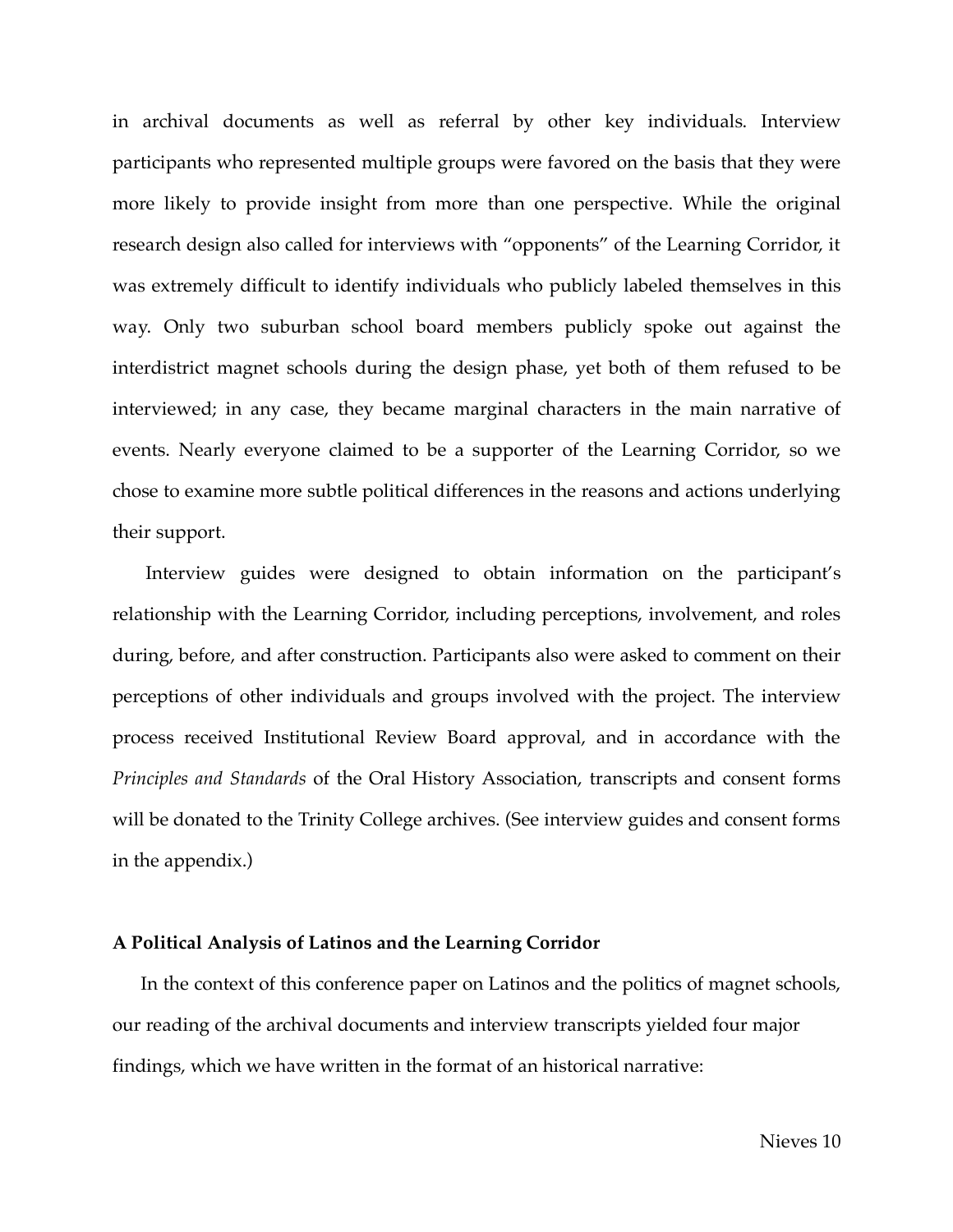#### **1) Building the Magnet School Coalition: A Story of Converging Interests**

Like many school reform movements, the Learning Corridor began with a group of advocates interested in creating change within their world. In the mid-1990s, the political interests of three constituencies converged to create the design for a complex of interdistrict magnet schools in Hartford. At its core, the coalition consisted of three parties:

1) neighborhood activists from Hartford's predominantly Latino south side

2) Connecticut state officials

3) Trinity College administrators

While the interests of these three groups overlapped, they were not identical. As a result, the plans for the Learning Corridor served multiple goals, perhaps even more so than the typical magnet school suggested by sociologist Mary Metz.

From the perspective of neighborhood residents in Hartford's predominantly Latino south side, the mid-1990s were a low point, particularly for public education. In the Hartford Public School system, the cumulative dropout rate was reported to be nearly 50 percent. $^{11}$  On standardized tests, Hartford scored lowest in the entire state, even among comparable urban areas. Hartford schools hired six different superintendents during the 1990s, and its school board became politically dysfunctional before being taken over by State officials.<sup>12</sup> Southside residents were also plagued by other issues in the mid-1990s, such as rising levels of poverty and violent crime. But many viewed better schooling as the most attainable solution to their problems. Edie Lacey, a community activist from the southside neighborhood where the Learning

<sup>&</sup>lt;sup>11</sup> Hilary Cramer, "Understanding the Dropout Rate in Hartford: 1996-Present." Unpublished Educational Studies senior research project, December 2004. <http://www.trincoll.edu/depts/educ>

<sup>12</sup> Ivan Kuzyk, *A Hartford Primer and Field Guide, 2nd Edition* (Trinity College, 2003), p. 94.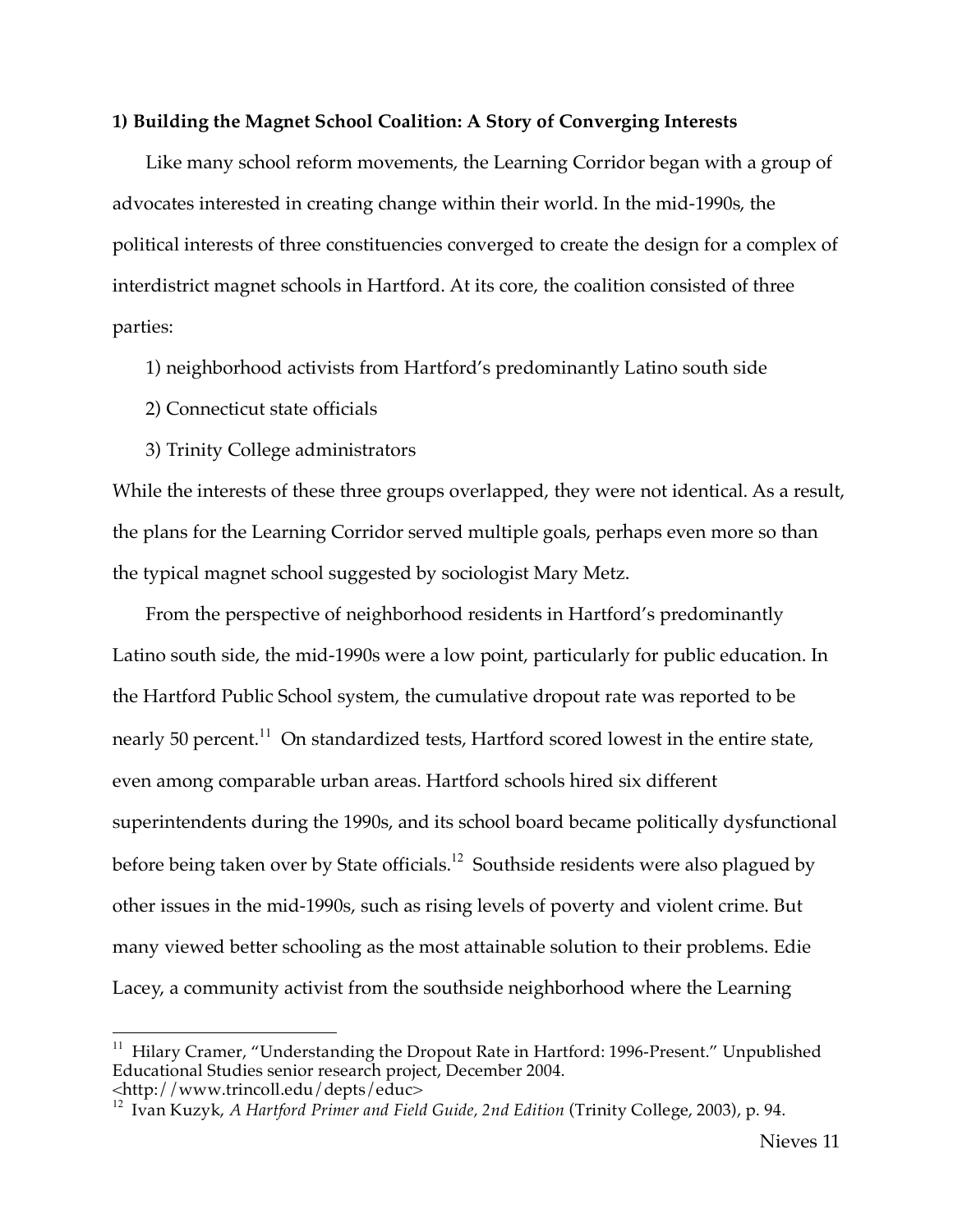Corridor eventually was built, explained that "The only solution to all the ills of society is education. That is the only answer. . . whether it is poverty. . . or neglect or abuse. Once you show anyone that they have hope, hope is the most powerful thing of all.<sup>"13</sup>

A second major partner in the Learning Corridor coalition was the Connecticut state government. Pressure built up on the state when the *Sheff* lawsuit went to trial in 1992, and headlines repeated the plaintiff's charge that Hartford schooling resembled an "apartheid" system, and that city-suburban school district boundaries should be dismantled. <sup>14</sup> In response to the case, Connecticut's state education department built support for voluntary desegregation, featuring "incentive plans" for interdistrict magnet schools. During the early 1990s, magnet schools were by no means a new idea to the nation, or Connecticut, where over two dozen existed. But there were only three magnet schools available to Hartford students, and each of them struggled with curricular, leadership, or facility issues that prevented them from attracting sizable numbers of suburban families. For instance, the strongest magnet school in Hartford in the early 1990s was the Greater Hartford Academy of the Arts (GHAA), which served only 106 city and suburban high students on a part-time basis in a building on Wethersfield Avenue that previously had been a bar and funeral home.<sup>15</sup> In 1996, when Connecticut's judicial branch ruled in favor of the *Sheff* plaintiffs' desegregation suit (without specifying a remedy), the Republican Governor immediately announced that city and suburban school district boundaries would remain untouched. Kevin Sullivan,

<sup>&</sup>lt;sup>13</sup> Edie Lacey, interview with Nivia Nieves, 4 August 2004.<br><sup>14</sup> Robert Frahm, "Suit Could Redraw School Lines: Desegregation Action Fights City-Suburb Split," *Hartford Courant* 27 April 1989, p. A1; Robert Frahm and Rick Green, "School System Likened to Apartheid," *Hartford Courant* 17 December 1992, p. A1.

<sup>15</sup> Connecticut State Department of Education, *Quality and Integrated Education: Options for Connecticut* (April 1989), p. 26; Connecticut Public Act 93-263: An Act Improving Educational Quality and Diversity; Thomas C. Reynolds, "Magnet Schools and the Connecticut Experience," (MA thesis in Public Policy, Trinity College, 1994), p. 42-3, appendix.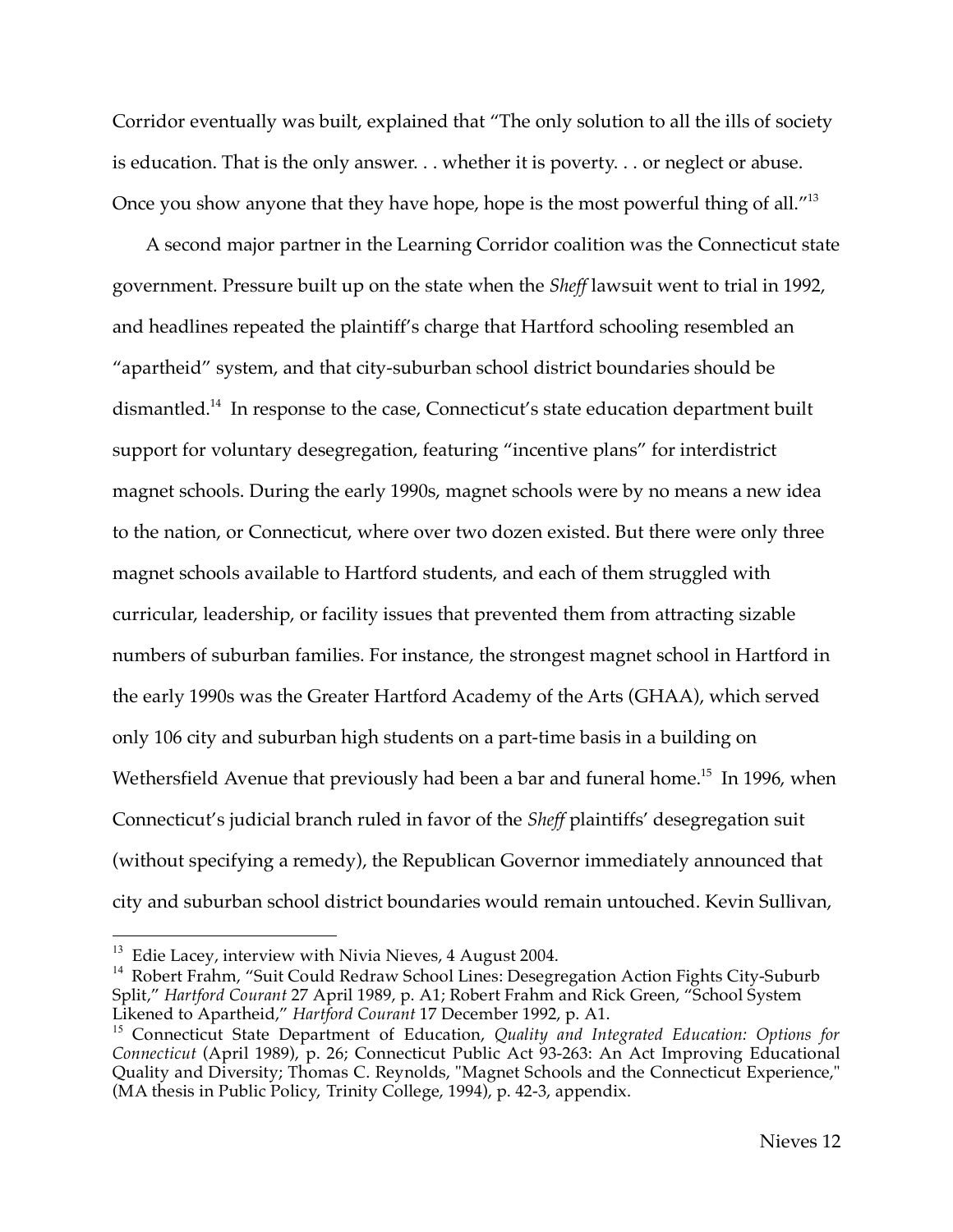a rising Democratic state senator from suburban West Hartford, also cast doubt on any plan to redraw city and suburban school boundaries, referring to the idea as "a sort of racial gerrymandering" that would not survive a legal challenge. "I don't think the legislature in a million years would choose that alternative," he commented.<sup>16</sup> A vast majority of Rowland's Republican and Sullivan's Democratic colleagues in the state assembly agreed.<sup>17</sup> Three years earlier, they passed a bill that would support construction costs for new interdistrict magnet schools that qualified. But in politically fractured environment of metropolitan Hartford, where city and suburbs often viewed each other with suspicion, who could bring together different parties to agree on a magnet school for all?

The third major partner in the Learning Corridor coalition was the leadership of Trinity College. This small, elite, predominantly white liberal arts institution, located in the center of Hartford's south side, had witnessed its neighborhood shift from Italian and Irish families in the 1960s and 1970s to Puerto Rican families in the 1980s and 1990s.<sup>18</sup> In an effort to address the changing urban neighborhood, Trinity President Tom Gerety proposed that a bilingual elementary magnet school be constructed on the edge of the college campus, to draw students from Hartford and suburban districts.<sup>19</sup> Trinity was motivated by self-interest: some hoped that a magnet school would generate "significant public relations benefits for the College" while also helping to "seal off" the edge of the campus from the deteriorating neighborhood. But this initial concept faded by 1994, due to legal difficulties in land acquisition and the absence of

 <sup>16</sup> Robert Frahm, "Ruling Revives Interest in Voluntary Programs." *Hartford Courant* <sup>11</sup> July 1996, p. A1.

<sup>&</sup>lt;sup>17</sup> Robert Frahm, "Court Orders Desegregation: Legislature, Governor Left to Manage Remedy," *Hartford Courant* 10 July 1996, p. A1.

<sup>&</sup>lt;sup>19</sup> Tom Condon, "A Quick Fix for Schools is No Fix At All." *Hartford Courant*, 2 March 1993, p.

B1; "Options for Integration [editorial]"*, Hartford Courant*, 6 May 1993, p. C14.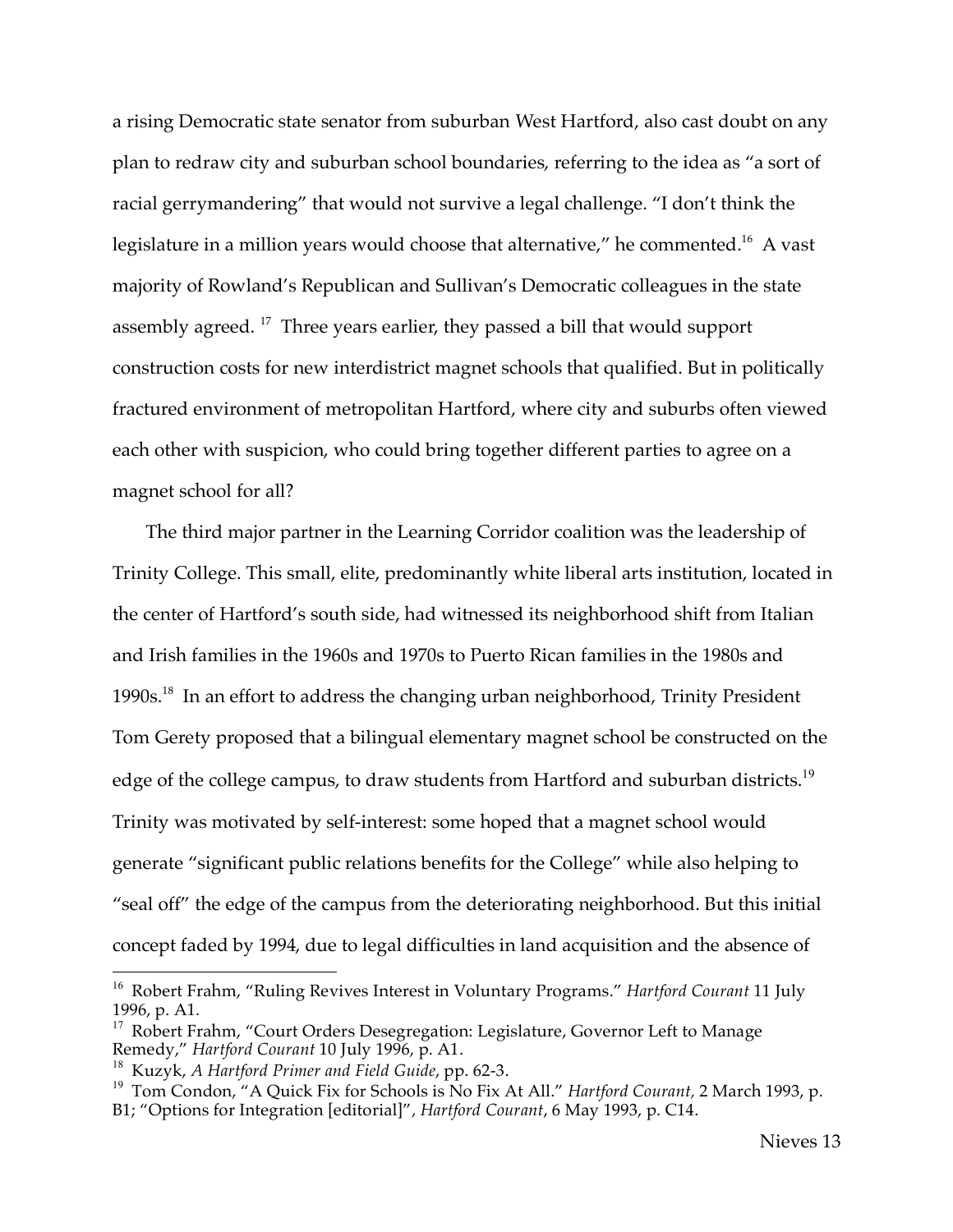sustained leadership, namely the departure of President Gerety and turnover among local school superintendents who assisted him.<sup>20</sup>

In 1995, Trinity welcomed the new President Evan Dobelle, an experienced politician, who faced a growing crisis that led him to revive and expand the magnet school idea. As Hartford's economic and social decline worsened in the mid-1990s, with increasing poverty and gang violence, Trinity struggled to attract students. A common anecdote at the time told of a prospective white applicant and her affluent family driving up to the campus, looking around the impoverished neighborhood, and then driving away instead of visiting the Admissions Office. The most visible threat to Trinity was an abandoned city bus garage that stood immediately across the street from college's green lawn campus. Dobelle persuaded the Trustees to take action. Months before the 1996 *Sheff* decision, Trinity trustees agreed to commit \$6 million of their limited endowment "for the purchase of strategic properties" on that 16-acre site ". . .to help stabilize our neighborhood and create a neighborhood learning initiative."<sup>21</sup> Trinity revised the language magnet concept into a science and technology magnet, in an attempt to build a bigger and bolder facility that would attract more funding.<sup>22</sup> President Dobelle spoke candidly with the *New York Times* about Trinity's self-interest in this project. "I was recruited basically because the Board understood that for Trinity to remain a viable institution, it had to be more competitive," he explained, adding that significant numbers of students who declined Trinity's offer of admission "give the

<sup>&</sup>lt;sup>20</sup> John Taylor Risley, "The Impact of Magnet Schools and the Characteristics For Their Success: A Review of the Literature," unpublished paper written for Trinity College, 21 September 1994, pp. 14-15; Eddie Perez, Trinity Director of Community Relations to Glee Holton, Hartford Foundation for Public Giving Program Officer, 15 October 1995 draft; both documents from CREC files.

<sup>&</sup>lt;sup>21</sup>Trinity College Board of Trustee Minutes, October 19, 1995. See also Peter J. Knapp, with Anne H. Knapp, *Trinity College in the Twentieth Century: <sup>A</sup> History* (Trinity College, 2000), 508-9. <sup>22</sup> Perez to Holton, <sup>15</sup> October 1995.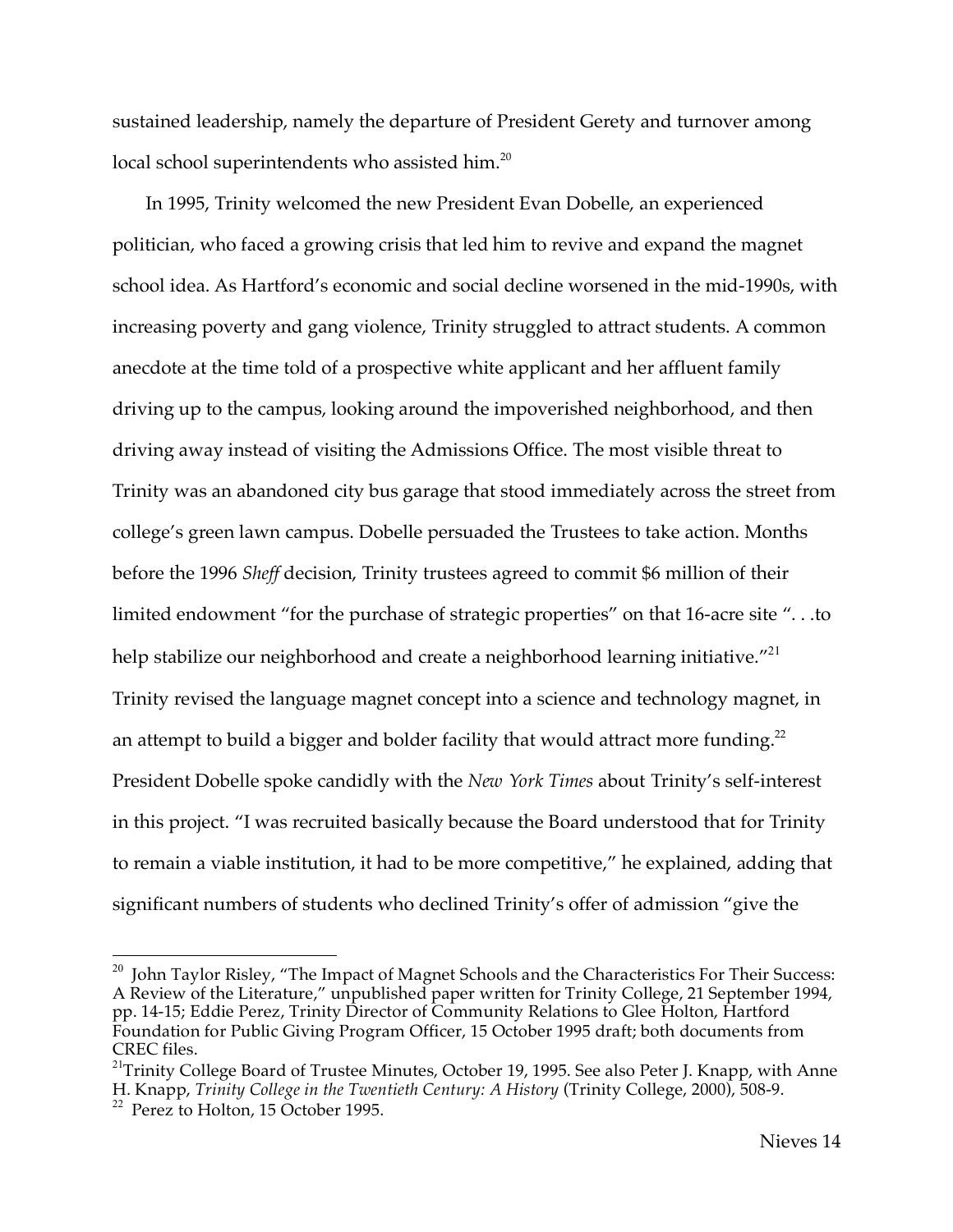college's neighborhood as their reason." In Dobelle's eyes, "We're taking a neighborhood which is a debit and making it an asset."<sup>23</sup>

Between these three interest groups -- Hartford's south side residents, the State government, and Trinity College -- new political opportunities for magnet schools emerged in the late 1990s. Some *Sheff* plaintiffs and allies continued to lobby for a metropolitan school district that would erase city-suburban boundaries, rather than settling for voluntary magnet school desegregation.<sup>24</sup> But in Hartford's southside, neighborhood leaders were willing to consider magnet schools, the State's preferred desegregation remedy, if they were designed with their community's interests in mind. Trinity President Dobelle spent considerable political capital on bringing this coalition together. He repeatedly met with neighborhood leaders to reassure them that this was not a gentrification project that forced out lower-income people; instead, they would be part of the solution. Dobelle's efforts won public displays of trust from key groups such as Hartford Areas Rally Together (HART), the southside's oldest and strongest neighborhood organization, as well as the Spanish-American Merchants Association, based on the southside's Park Street small business district. <sup>25</sup> Eddie Perez, a rising Puerto Rican community activist who previously served as Trinity's Director of Community Relations under former President Gerety, took charge of the Learning Corridor project, and in 1999 became President of the Southside Institutions Neighborhood Alliance (SINA) that oversaw the construction phase. Perez's success

 <sup>23</sup> Gitta Morris, "How Trinity Aims to Stay Competitive," *New York Times* <sup>18</sup> February 1996, p. CN 1. Portion about "give the college's neighborhood as their reason" is an indirect quote by the reporter.

<sup>&</sup>lt;sup>24</sup> Connecticut Center for School Change, "The Unexamined Remedy," 5 June 1998.<br><sup>25</sup> Hilda Gandara [Spanish-American Merchants Association president] and Marilyn Rossetti

<sup>[</sup>HART president], "Neighbors Trust Evan Dobelle," *Hartford Courant* 28 September 1997. On HART, see *People's History: The Story of Hartford Areas Rally Together* (HART, 1995) and also < http://www.hartnet.org/hart/>. On SAMA, see <http://www.samact.org>.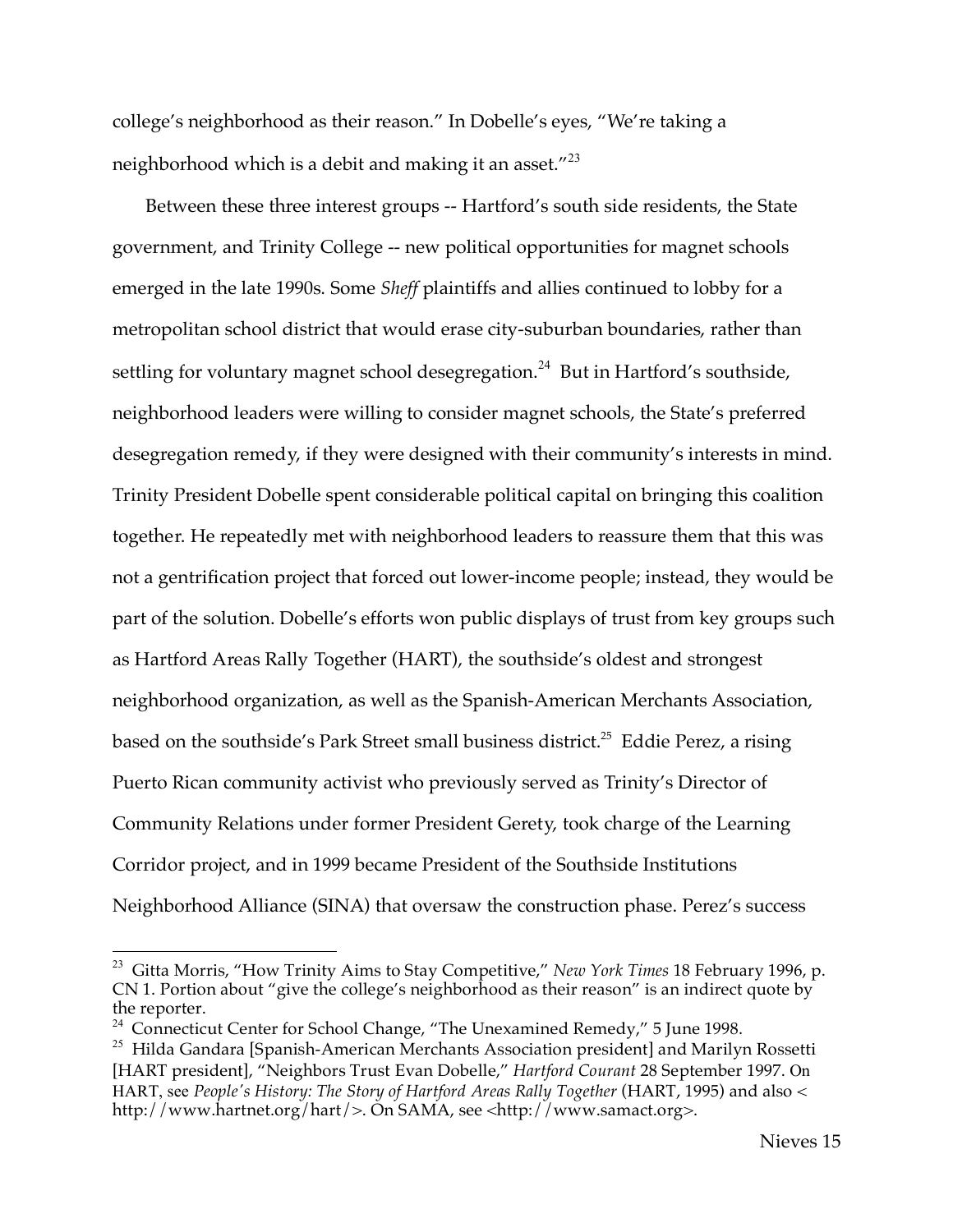with the Learning Corridor eventually paved the way for future political career, including his rise as Hartford's first Hispanic mayor in 2001. <sup>26</sup> Dobelle also hired Kevin Sullivan, a former mayor of suburban West Hartford and rising Democratic leader in the state senate, to support the project as Trinity's Vice President of Community and Institutional Relations in 1996.

Together, Dobelle, Perez, and Sullivan glued together a Learning Corridor coalition that relied upon Hartford's southside neighborhood, state construction funding, and the college's organizational leadership. In time, the coalition would add a fourth member: suburban school districts that were under pressure from state officials to demonstrate support for *Sheff*, and agreed to send some students (with operating budget funds) to the magnet schools. In the fall of 2000, the four Learning Corridor magnet schools opened their doors, accompanied by a tremendous public relations campaign. National and local news media proclaimed it one of the most extensive public-private partnerships in education to date. The \$112 million facility would eventually enroll about 1,500 students each year. Yet even before the doors officially opened, a dispute began brewing over whose students would attend, which threatened to rip apart its founding coalition.

### **2) A Learning Corridor Conflict: Neighborhood versus Magnet Schools**

Educational reforms sometimes change course from the design stage to the implementation stage. In the case of the Learning Corridor, changes occurred primarily due to the shifting interests within the three-way magnet school coalition. During the initial design phase, community activists from Hartford's south side dreamed of

<sup>&</sup>lt;sup>26</sup> City of Hartford, biography of Mayor Eddie Perez

<sup>&</sup>lt;http://www.hartford.gov/Government/mayor/biography.htm>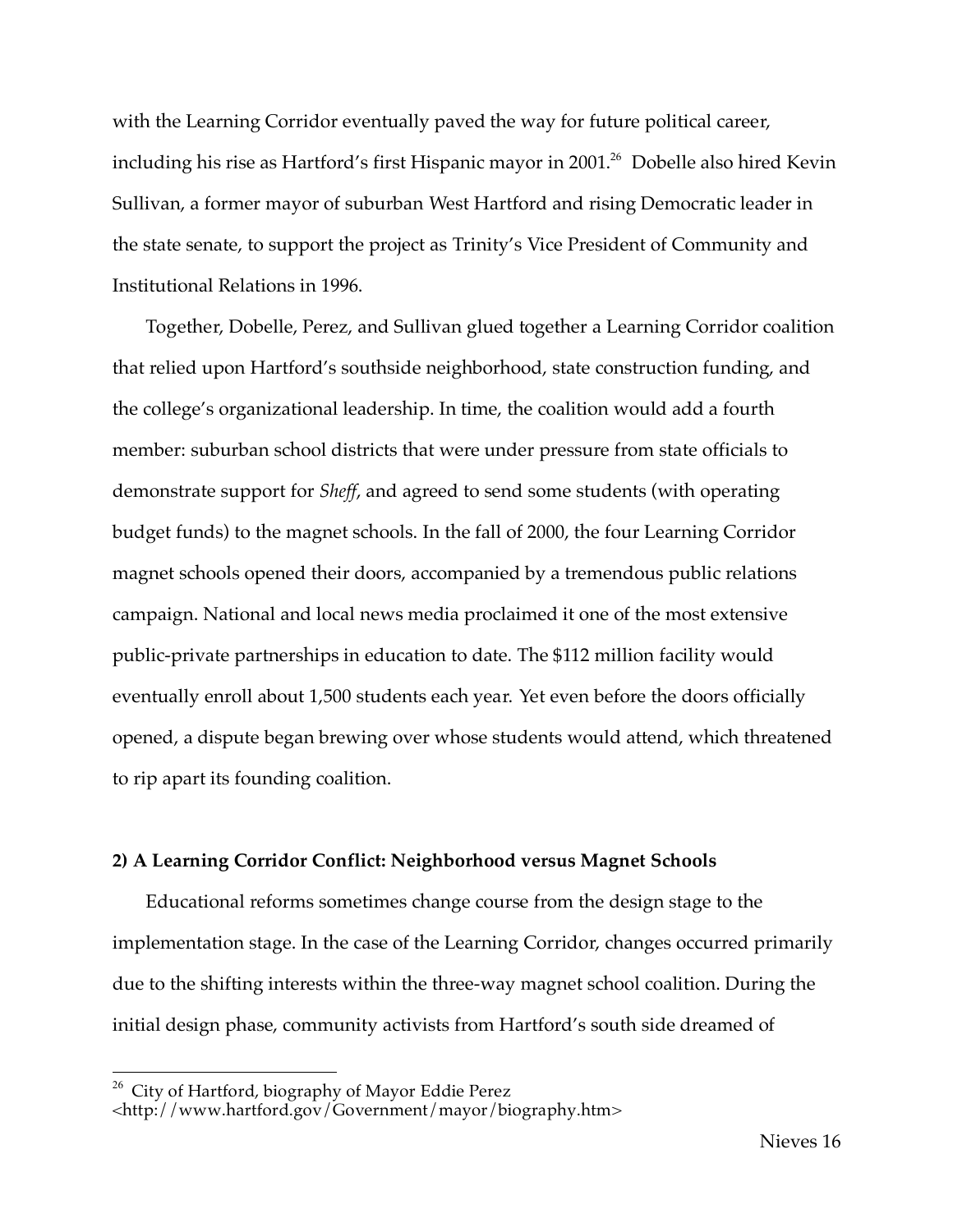building a public middle school that would serve their neighborhood interests. But increasing pressure from the State to create interdistrict magnet schools that addressed the continuing *Sheff* litigation altered those initial ideas. While interdistrict magnet schools seemed very attractive in many people's eyes, there was one significant downside: city-suburban schools would serve fewer local Latino youth than a new neighborhood school. As members of the Learning Corridor coalition clashed over how to resolve this intractable problem, Hartford's key decision-makers on this issue were Latino political and educational leaders, forced to weigh the interests of their own ethnic group versus competing interests.

This transformation is best explained by tracing the evolution of the schools that comprised the Learning Corridor, from its early planning phase to the present. Back in 1993, Trinity President Gerety's original idea called for one school: bilingual elementary regional magnet. By 1996, his successor, President Dobelle, announced a multi-million dollar neighborhood revitalization plan for the abandoned bus garage site, featuring three educational facilities: a "neighborhood middle school" for Hartford youth, plus two interdistrict magnet schools (an elementary Montessori and a high school science and math resource center) for city and suburban youth.  $27$  (Eventually, the plan included a fourth school: an interdistrict high school arts magnet .) This combination of neighborhood and magnet schools was designed to appeal to all members of the emerging three-way coalition. Hartford voters had approved a new southside neighborhood middle school in a bond referendum in 1992, and State officials were eager for interdistrict magnet schools to be constructed to show that voluntary desegregation could work. For both types of schools, the state legislature would

<sup>&</sup>lt;sup>27</sup> "Trinity Heights: Neighborhood Revitalization" [booklet] Trinity College, circa 1996; Mike Swift, "Trinity Chief Says Project Would Not Displace Residents," *Hartford Courant* 19 January 1996, p. A3. The label "Trinity Heights" preceded the "Learning Corridor."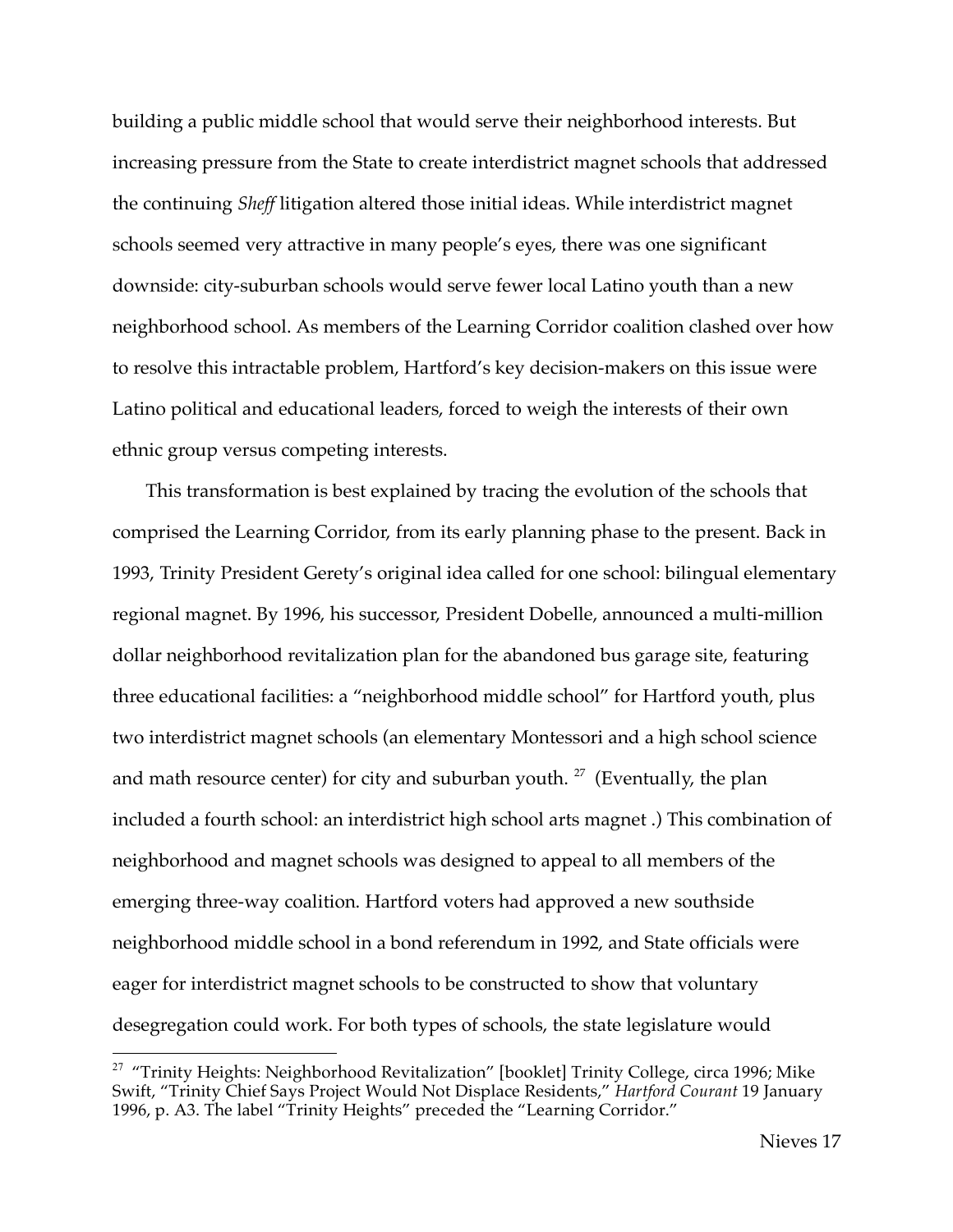reimburse most of the capital costs.

But the Hartford neighborhood middle school soon became the subject of growing concern. In June 1996, the Hartford board voted to authorize its superintendent to proceed with the middle school project, but some members were puzzled by vague plans over which they had little control. "There is a lot of rhetoric out there whether we are building a new middle school with Trinity's help or a new high school with God knows whose help," exclaimed board member Donald Romanik. "There seem to be a lot of agendas out there. . . "28 One month later, in the wake the July 1996 *Sheff* ruling and state leaders' emphasis on voluntary desegregation, plans for the Hartford neighborhood middle school became less certain. Over the next few months, Learning Corridor planners suggested that it might become "an *intra-district* magnet school" linking different Hartford neighborhoods, or "an *inter-district* magnet school" for the metropolitan region.<sup>29</sup> By 1998, planners went back to the original plan, reassuring audiences that it would remain a "neighborhood middle school," which in combination with the two proposed interdistrict magnets would "serve about 1,000 students, about two-thirds from Hartford."<sup>30</sup> But one year before the opening, when construction was fully underway, this new building still did not have a clear identity. Public relations materials in 1999 sometimes referred to it as the "Learning Corridor Middle School" or the simply the "City of Hartford Middle School." While the three interdistrict magnet schools were ready to launch with principals and curricular themes, the neighborhood

 <sup>28</sup> Mike Swift and Rick Green, "Plan for New Middle School Advances." *Hartford Courant* <sup>19</sup> June 1996, p. B1.

<sup>29</sup> Michael Kuczkowski, "Changing the Face of Frog Hollow," *The Hartford Advocate* 20 March 1997, p. 18 [refers to intradistrict]; Rick Green, "Poised for a New Direction, Consortium Links Revitalization to Saving Schools." *Hartford Courant* 3 September 1996, p. A1 [refers to interdistrict].

<sup>30</sup> Lizabeth Hall, "Private Grant Boosts Trinity's Efforts." *Hartford Courant* 5 June 1998, p. A3.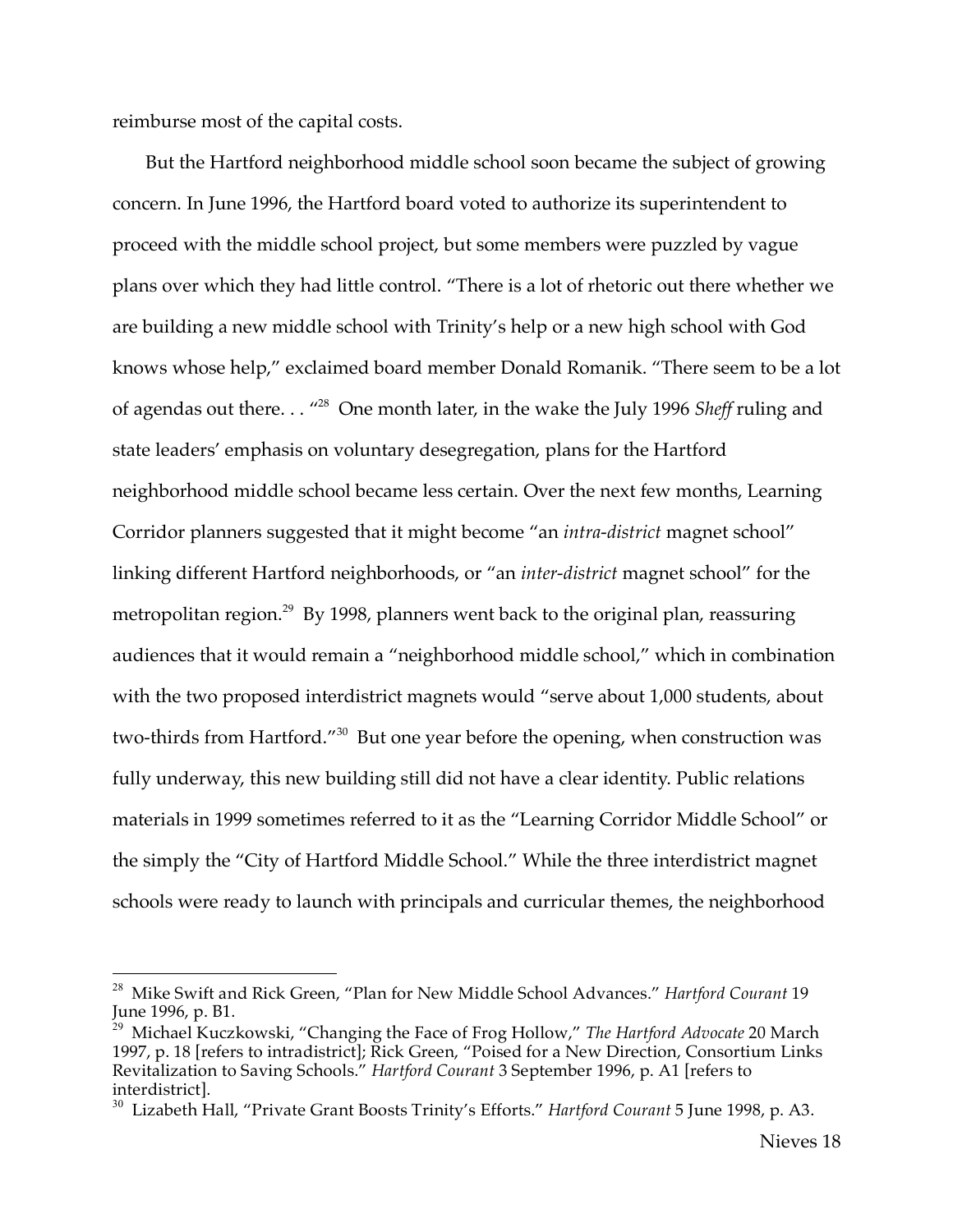middle school still had neither. 31

Southside residents soon discovered that "their" neighborhood middle school would be converted into a magnet school, taking away seats that were originally intended for their community's children. In early 2000, Hartford's new school superintendent, Anthony Amato, revealed that the new facility -- soon to be named the Hartford Magnet Middle School (HMMS) -- would open as an *intra*-district magnet for students in all parts of the city, and that suburban students would be welcome to transfer in as well.<sup>32</sup> When the Learning Corridor opened in fall 2000, the middle school's first class of 160 six-graders came from three areas: about half from the immediate Southside neighborhood, about half from other Hartford neighborhoods (such as the North End), plus about ten who transferred in from suburban areas.<sup>33</sup> Two months later, Amato went a step further, by announcing his plan to convert HMMS from an *intra*- to an *inter*-district magnet and recruit even more students from suburban districts. <sup>34</sup>

Neighborhood activists from Hartford Areas Rally Together (HART), who had been part of the Learning Corridor coalition, reacted angrily to being shut out of these magnet conversion decisions. HART members focused their fury on Amato, a Puerto Rican, whom they believed had "betrayed our neighborhood."35 When the news first broke in early 2000, HART organized a meeting where members publicly criticized a

<sup>&</sup>lt;sup>31</sup> "Strengthening a Neighborhood from Within" [Learning Corridor booklet], Trinity College, August 1999; "Ready for Ignition: Learning Corridor Schools on Pace for September 2000 Launch," *SINA Reports*, September 1999, pp. 6-7.

<sup>&</sup>lt;sup>32</sup>Cynde Rodriguez, "Corridor Openness Questioned," Hartford Courant 21 January 2000, p. B1. <sup>33</sup> Lisa Chedekel et al., "Learning Corridor Channels Hope, School Complex Opens to Great Expectations." *Hartford Courant* 6 September 2000, p. A1.<sup>\*\*</sup>double-check if suburban students enrolled through interdistrict transfer CRCP<sup>\*\*</sup>

<sup>&</sup>lt;sup>34</sup> Rachel Gottlieb, "Luring Suburban Students into City, Hartford Superintendent Plans to Make Schools Inter-District Magnets." *Hartford Courant* <sup>22</sup> November 2000, p. A1. <sup>35</sup> Edie Lacey, interview with Nivia Nieves, <sup>4</sup> August 2004.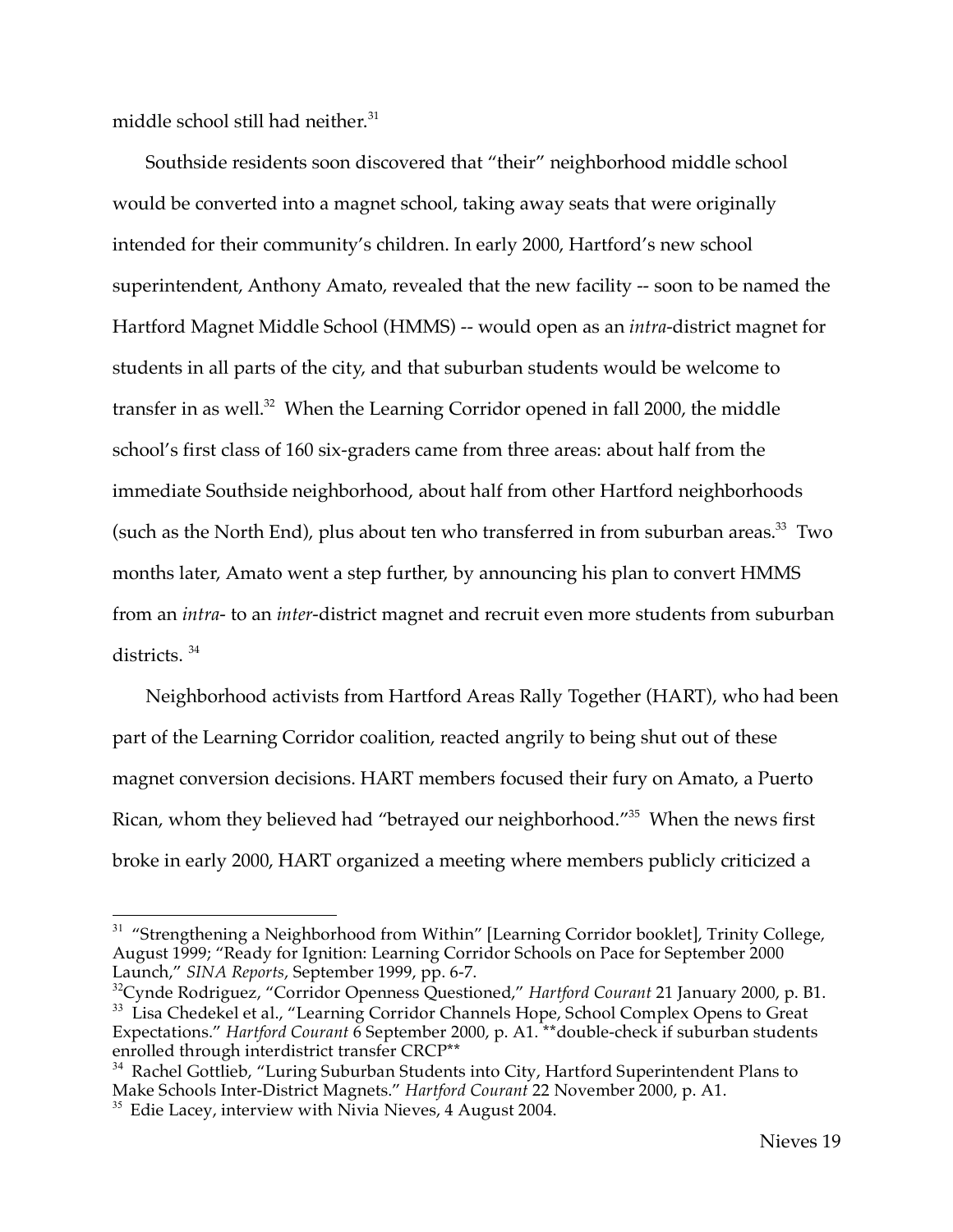cardboard cut-out of Amato, since the superintendent himself was away from the city.<sup>36</sup> "How many children from this neighborhood will be able to go to the new Learning Corridor?" HART board member Gary Collier asked aloud. Neighborhood concerns spilled over from the middle school to the other Learning Corridor schools. The Montessori Magnet School, for example, accepted students only through a one-time lottery, at age three, to insure the integrity of their curriculum. The school did not accept older children as transfers, unless they had previously enrolled at another Montessori school, essentially limiting transfers to families that could afford to pay tuition at private Montessori schools.

Converting a neighborhood school into a magnet school threatened the interests of southside residents who had depended upon the new institution as "their" community school. Prior to opening, the Learning Corridor coalition emphasized in its public relations campaign that Trinity was not gentrifying the neighborhood, and that the complex would be built with the interests of working-class residents. A typical human interest media story from 1999 featured people like Nick Rosado and his wife Nancy Marrero, who bought a home in the Learning Corridor neighborhood, rather than leaving Hartford, with the clear intent of enrolling their children in the new neighborhood middle school. "It's going to be a while before the schools are up and running," explained Nancy Marrero, "but hopefully our kids will be able to go to the middle school someday." Other Latino families also testified that they were moving into (rather than out of) the Southside neighborhood due to their hope of enrolling their children at a Learning Corridor school. <sup>37</sup> But the magnet conversion ran counter to

<sup>&</sup>lt;sup>36</sup>Cynde Rodriguez, "Corridor Openness Questioned," Hartford Courant 21 January 2000, p. B1. <sup>37</sup> "A Very Good Place to Bring Up My Kids," *A Neighborhood Reborn* [Hartford's Frog Hollow], published by *Courant Direct* [C-32602-1], circa 1999, p. 4. See also similar story about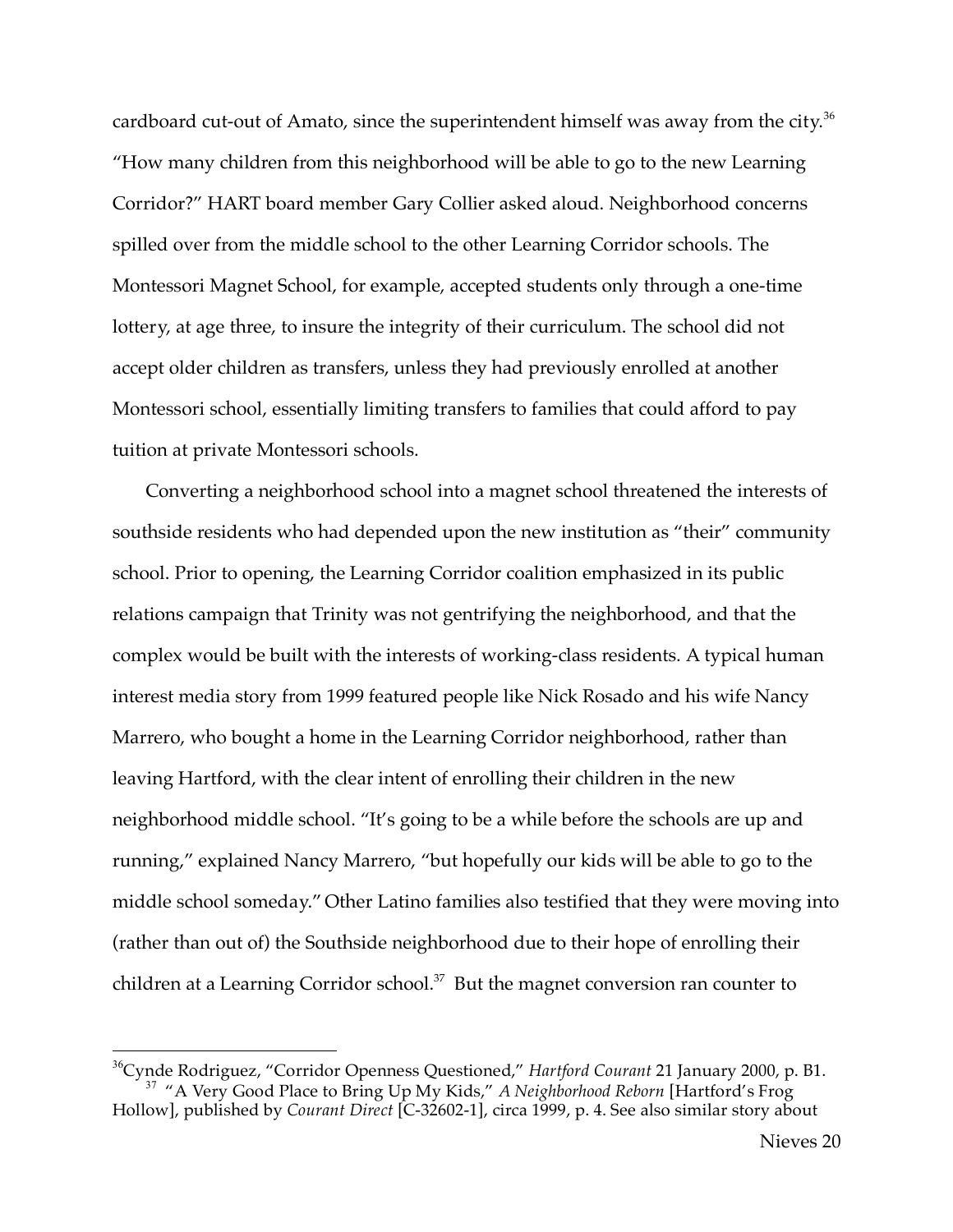these plans to directly link the revitalization of schools and homes. "A boom landed on the community when it turned out that there wasn't going to be a neighborhood school," recalled Alta Lash, the Director of Trinity's Center for Neighborhoods. "We could not guarantee people who lived in the neighborhood that their kids would be going to this school, and it lost a little bit of its luster, frankly."<sup>38</sup> According to HART community activist Edie Lacey, the decision was based on dollars, not children. "[When] former superintendent Amato pulled some political strings and got [HMMS] changed from a neighborhood school to a magnet school, [it] infuriated the neighborhood, because we really felt that our kids who were at-risk were the middle school kids," Lacey recounted. "And he did it because he could get more money as a magnet school."39

When the State created voluntary desegregation incentives as its primary response to the *Sheff* litigation, the lure of funding for interdistrict magnet schools reshaped the focus of the Learning Corridor middle school. Converting HMMS from a neighborhood to an inter-district magnet would qualify the school for increased state subsidies. Under the "landlord magnet" model that had been developed in New Haven, Hartford would receive a state subsidy for hosting HMMS, and it would increase if no more than 30 percent of its students came from any one school district (such as Hartford). Meanwhile, the landlord model also encouraged suburban district participation by allowing them to retain regular state funding (from the Education Cost Sharing Act) for students who enrolled in the magnet school, and would not require any suburban tuition to be paid to

<u>.</u>

resident Joanne Rios, in Rosalinda DeJesus and Johnny Mason Jr., "Learning Corridor Gives Neighbors Hope." Hartford Courant 4 July 1999, p. A1.

<sup>&</sup>lt;sup>38</sup> Alta Lash, interview with Nivia Nieves, 15 July 2005.<br><sup>39</sup> Edie Lacey, interview with Nivia Nieves, 4 August 2004.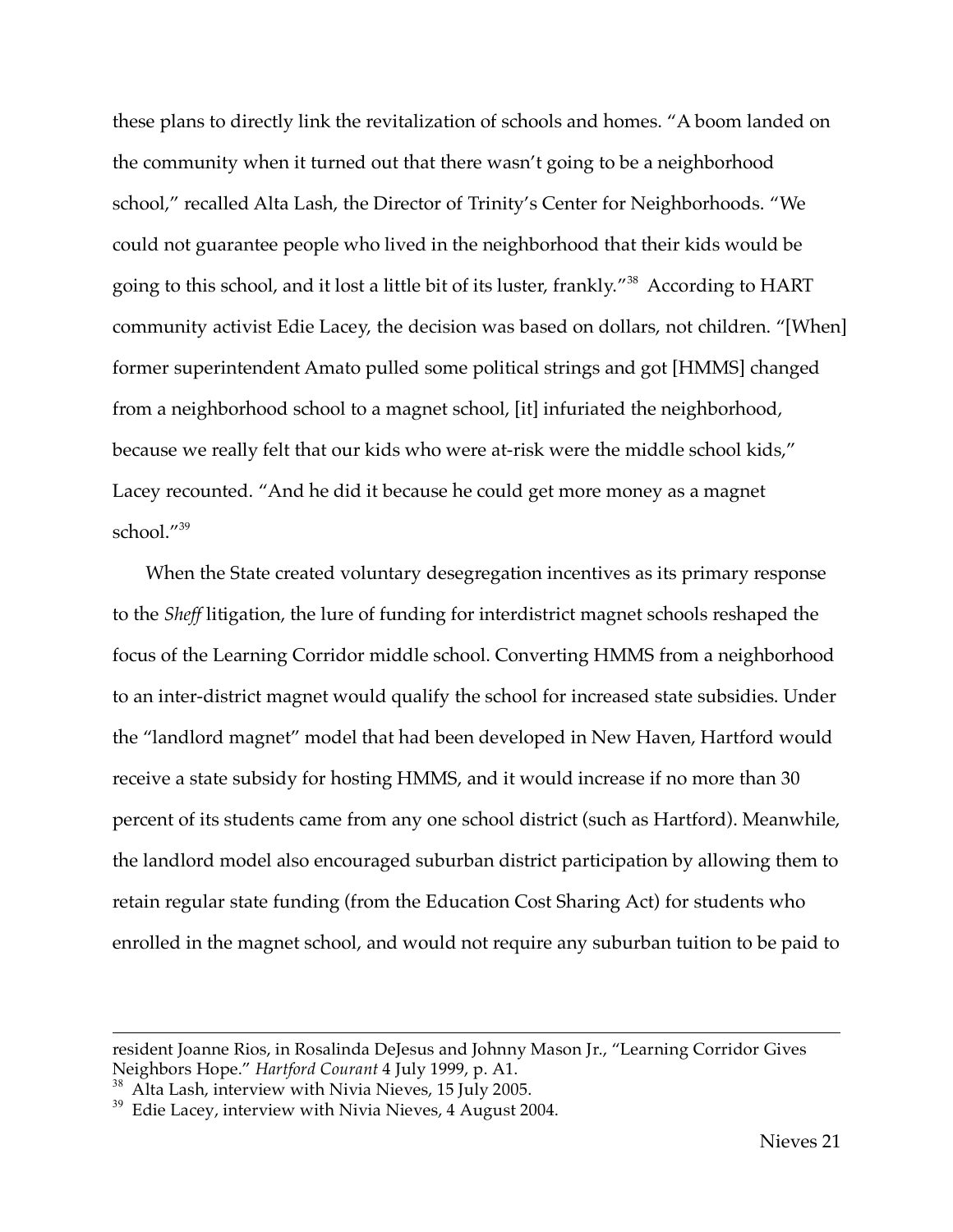Hartford.<sup>40</sup> Interdistrict magnets were a win-win for the districts. The local neighborhood, which initially had expected to fill all of the seats, was the only loser.

A second motivation behind the magnet conversion was racial and ethnic diversity. Learning Corridor planners argued that an interdistrict magnet school, which brought in suburban children, would better serve the long-term interests of Hartford's southside youth by educating them in an integrated setting. Jacqueline Mandyck, Trinity's Director of Community and Institutional Relations, looked back on the incident and explained that the interdistrict decision "would be more beneficial to [the] school," not only for funding, but also "for the diversity factor."<sup>41</sup> A *Hartford Courant* editorial criticized the HART neighborhood group for being "negative" on the issue. If schools like HMMS "are turned into magnets and draw some suburban kids, so much the better for Hartford," wrote the editors. "Surely numerous students who live in the Learning Corridor neighborhood would be eligible to apply -- and would be admitted."<sup>42</sup> But Learning Corridor planners did realize the long-term impact of the HMMS decision. "Ironically, the result is lower neighborhood enrollment in the schools than originally planned," observed Kevin Sullivan, a Democratic state legislative leader and Trinity vice-president, in an article looking back on the development of the Learning Corridor. "This [was] especially noticed by the local community." $43$ 

## **3) Resolving a Magnet Conflict by Invoking Special Privileges**

In the wake of the dispute over the Hartford Magnet Middle School, Learning

<sup>&</sup>lt;sup>40</sup> Rachel Gottlieb, "Luring Suburban Students into City, Hartford Superintendent Plans to Make Schools Inter-District Magnets." *Hartford Courant* 22 November 2000, p. A1.

<sup>41</sup> Jacqueline Mandyck, interview with Nivia Nieves, <sup>4</sup> August 2004. <sup>42</sup> "HART's Ridicule was Wrong" [editorial] *Hartford Courant* <sup>24</sup> January 2000.

<sup>&</sup>lt;sup>43</sup> Kevin B. Sullivan, and James A. Trostle, "Trinity College and the Learning Corridor: A Small, Urban Liberal Arts College Launches a Public Magnet School Campus." *Metropolitan Universities* 15 (Summer 2004): \*\*find pages\*\*.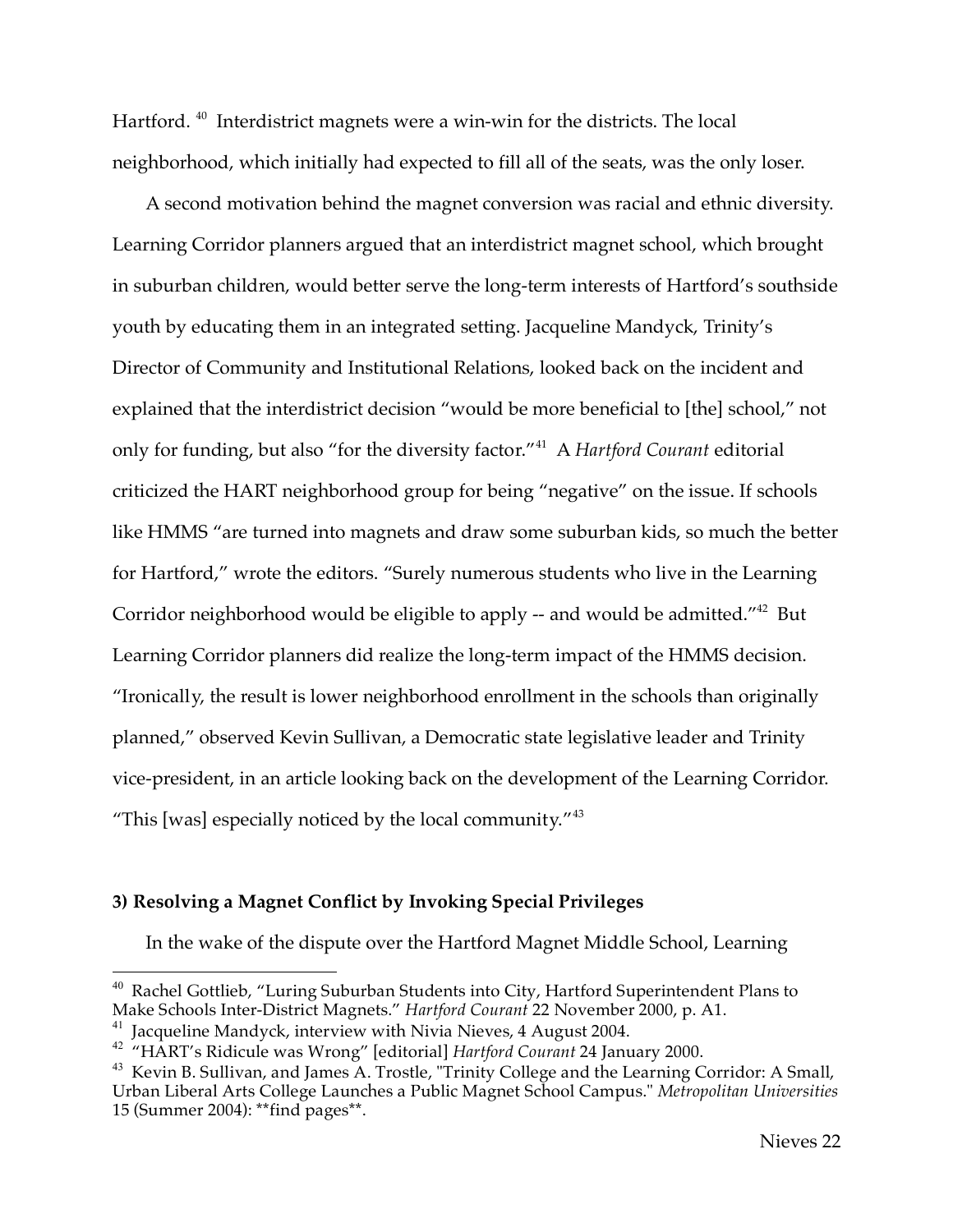Corridor administrators sought to broker a peaceful resolution. Southside neighborhood activists were deeply frustrated that "their" neighborhood middle school had been converted into an interdistrict magnet school, reducing the number of local youth who could attend. In response, Learning Corridor officials offered a compromise: special privileges to increase neighborhood access to HMMS, outside of the conventional lottery. Magnet administrators created a system of weighted enrollments to privilege students who resided in a special neighborhood zone. As a short-term political settlement, the arrangement was ideal. But as a long-term principled decision about Learning Corridor's broader purpose, the special privileges left many questions unanswered.

In an effort to ease growing tensions with the Southside neighborhood, magnet school planners engaged in a series of meetings with residents, hoping to restore their confidence in the Learning Corridor. Bruce Douglas, a key official at the Capitol Region Education Council, which managed the Learning Corridor, recalled these meetings as extremely important for understanding the neighborhood's concerns and reaching a resolution. "HART realized that they had lost a school where 100 percent of the children were going to be from the neighborhood," Douglas remembered. "As I began to listen to them, I realized that we were going to have to make a commitment to ensure that kids from the neighborhood were represented on the [Learning Corridor] campus." The outcome of meetings held by Douglas, Eddie Perez, and other magnet advocates was the creation of a special zone in the predominantly Latino neighborhood that gave residents access to magnet school seats, outside of the conventional lottery. According to Douglas, "we weighted the lottery" so that one-third of the students at HMMS and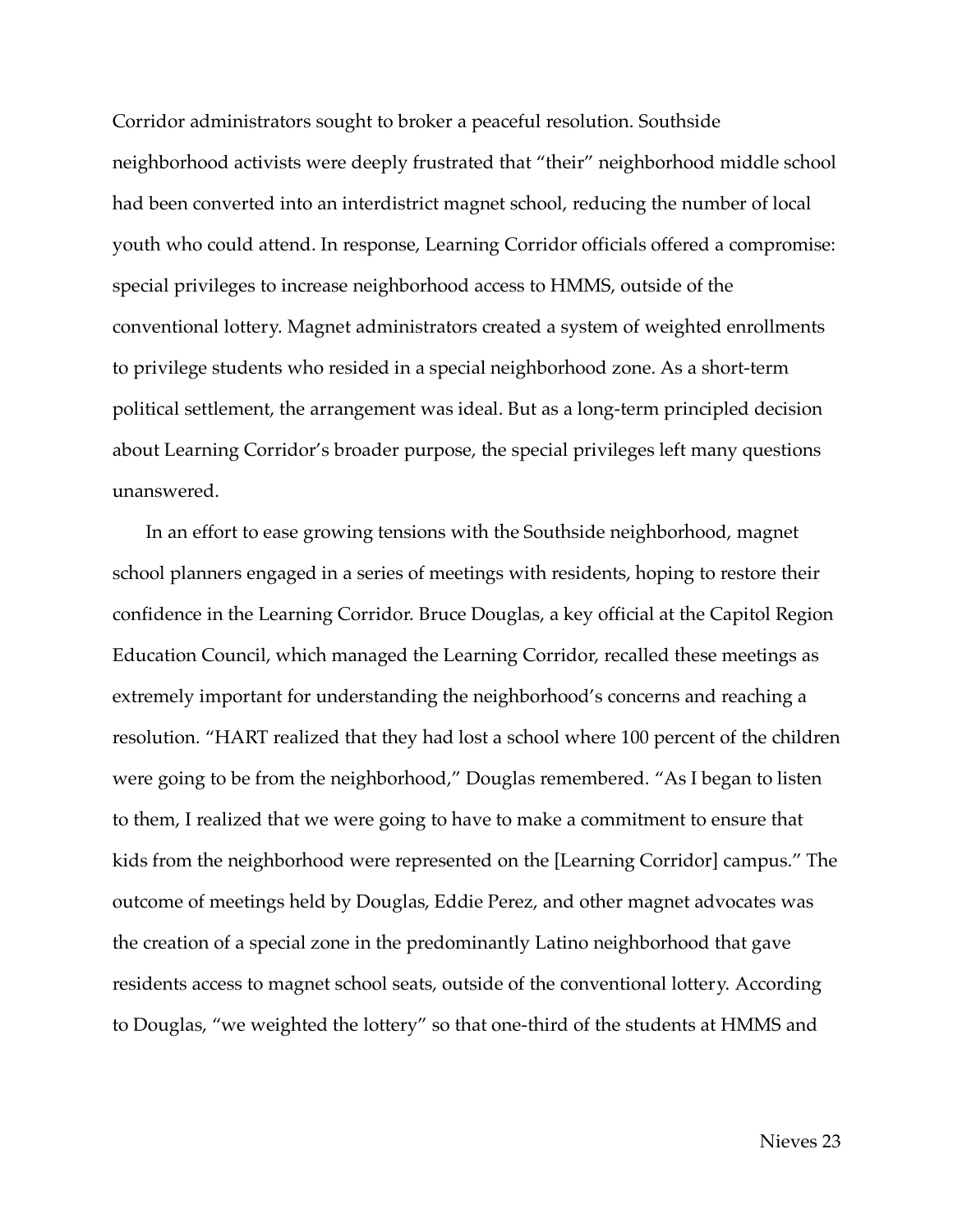also the Montessori Magnet School would become from the neighborhood. <sup>44</sup> A

15-block radius from the schools defined the neighborhood boundary. <sup>45</sup>



## **Learning Corridor** neighborhood attendance zone (red)

Southside neighborhood activists were divided over the special privileges

arrangement. Some agreed that the weighted enrollment plan compensated for the loss

<sup>&</sup>lt;sup>44</sup> Bruce Douglas, interview with Nivia Nieves, November 23, 2005.

<sup>&</sup>lt;sup>45</sup> Map based on streets listed in "Learning Corridor Magnet Middle School Zone" document, undated, obtained from Montessori Magnet School staff, 2005. \*\*Check how this compares with Eddie Perez's description of HMMS  $50/50$  and MMS  $25/25/50$  quotas in 20001014HC \*\*\*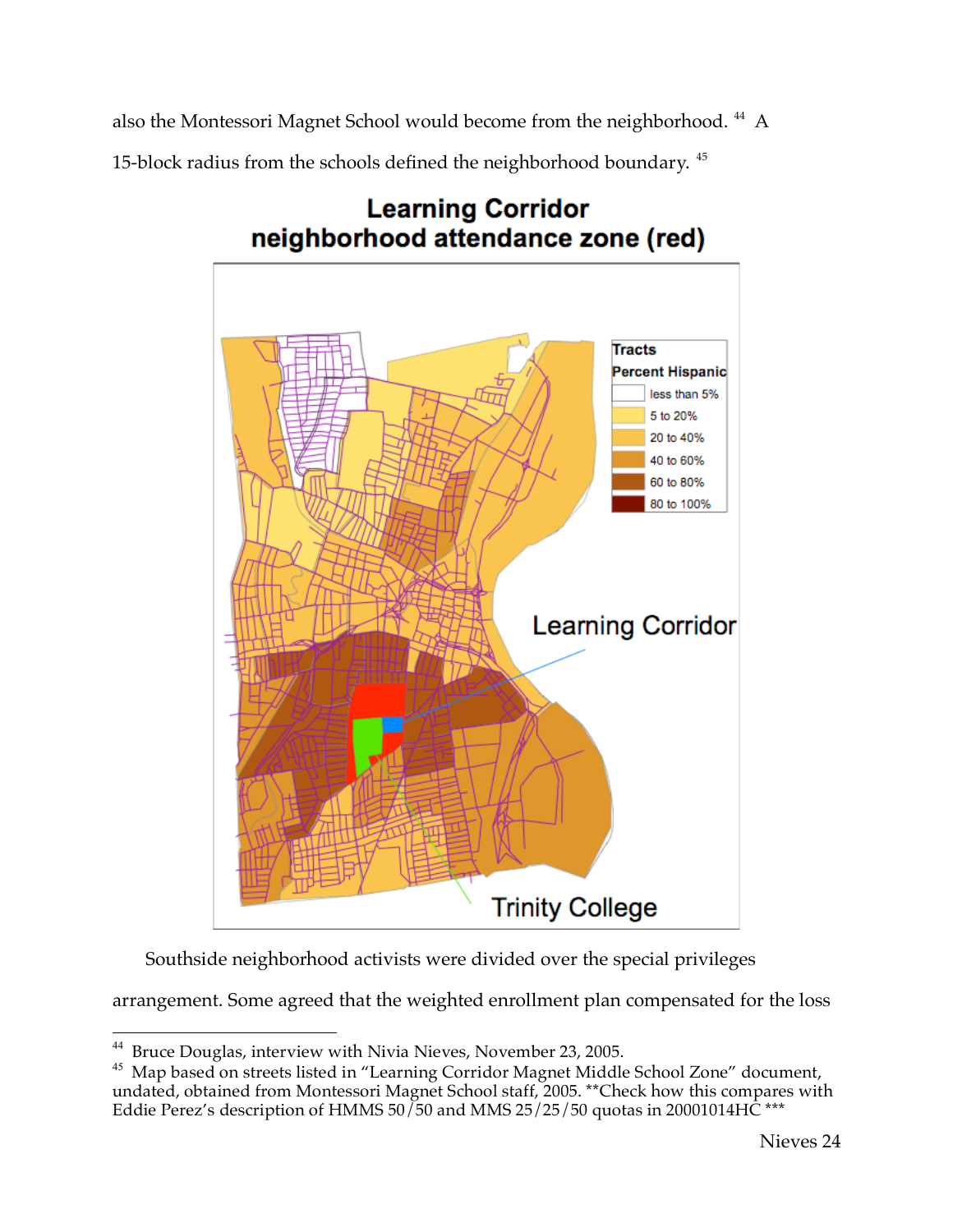of the neighborhood school, while others continued to object to the financial and political motivations behind the decision to convert HMMS into an interdistrict school. Still others expressed concern over the arbitrary "neighborhood" boundary that divided residents more than bringing them together. "I think they made a huge mistake with the Latino community" by excluding Park Street from the neighborhood zone, recalled Alta Lash, director of Trinity's Center for Neighborhoods. The Park Street small business district is the "heart and soul" of the Hartford's southside Latino community, but it remained one block outside of the Learning Corridor "neighborhood" zone.<sup>46</sup>

### **4) Defining "Success" for the Learning Corridor**

To what extent has the Learning Corridor been successful? The answer to that question depends upon how its goals are defined -- and for whose benefit. Over the years that have passed from its design phase to its implementation, the Learning Corridor brought together a coalition of advocates who supported the project for very different reasons. At times, divisive conflicts over their goals have nearly pulled them apart.

From the perspective of the State's response to the *Sheff* desegregation case, the Learning Corridor is clear evidence of steps toward city-suburban desegregation. Collectively, the Learning Corridor interdistrict magnet schools are more racially diverse than most Hartford and suburban schools they draw students from. Indeed, the Learning Corridor *Annual Report* optimistically reminds readers that, "With students from over 40 different school districts in the Greater Hartford area…the degree of demographic diversity at the Learning Corridor is unmatched by any other Connecticut

 <sup>46</sup> Alta Lash, interview with Nivia Nieves, July 14, 2005.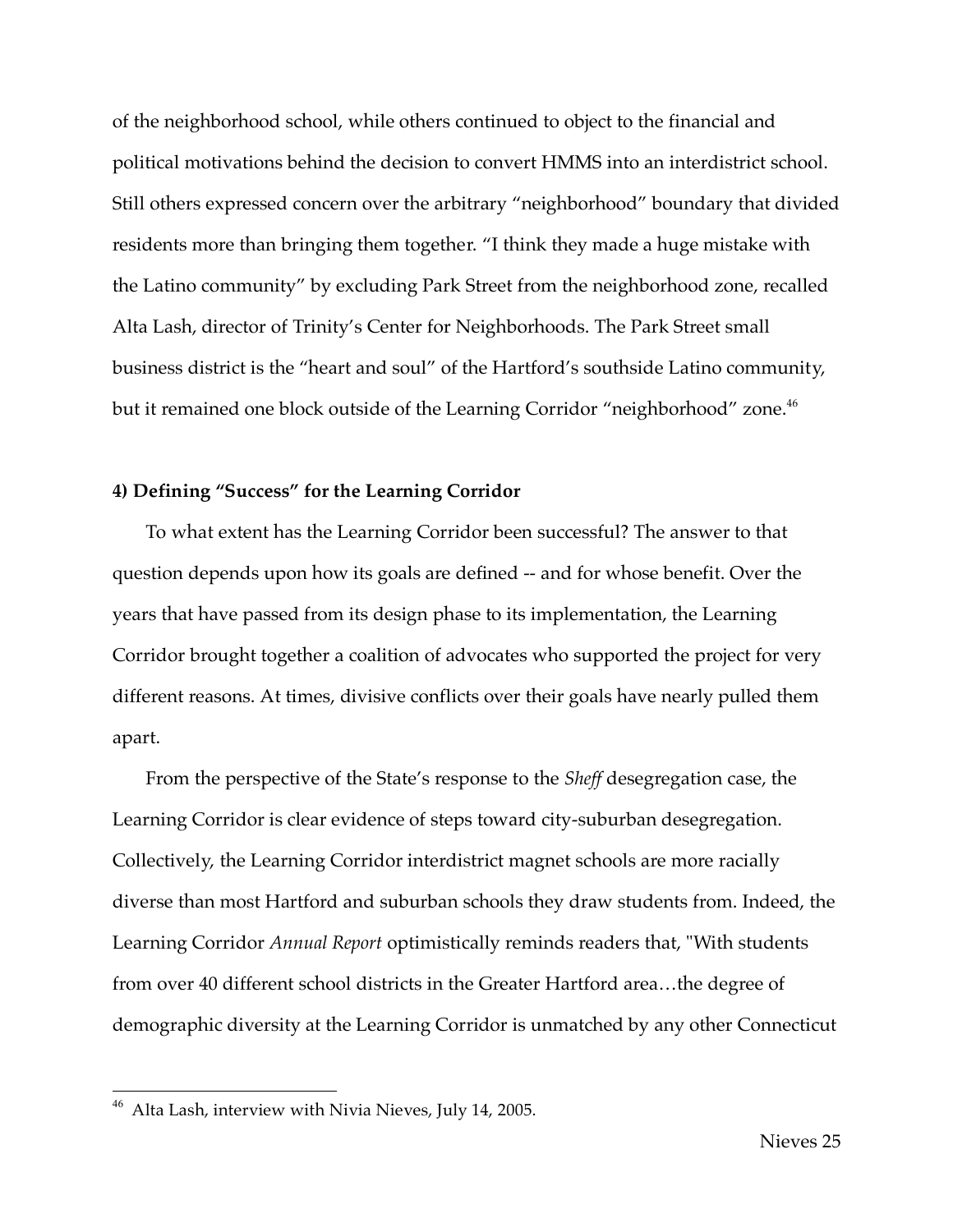public school system."<sup>47</sup> Indeed, of the nearly 1,500 students enrolled at the four Learning Corridor schools combined in 2004-05, the racial percentages were approximately one-third White, Black, and Hispanic.<sup>48</sup>

| <b>Student enrollment 2004-05</b>        |         | White Black Hispanic Asian |       |
|------------------------------------------|---------|----------------------------|-------|
| all 4 Learning Corridor schools combined | 39% 31% | 26%                        | $4\%$ |

As a result, the Learning Corridor allowed the State of Connecticut to shield itself from continuing litigation on school desegregation. In 1999, the *Sheff* plaintiffs returned to court in an attempt to speed the State's compliance with the vague terms of the 1996 court ruling. But the State's magnet school defense strategy prevailed. "In that second court case, the Learning Corridor was one of the jewels of the defense," recalled GHAMAS principal Howard Thiery. "The State defense was, 'Look at what we are doing'." <sup>49</sup> The extensive publicity surrounding the beautiful Learning Corridor complex visibly demonstrated that Connecticut officials were taking action to desegregation cities and suburbs, without dwelling over the relatively small number of students involved.

From the perspective of Trinity College, the Learning Corridor has been successful in reducing the neighborhood "deficit" on the admissions office. Between 1995 and 2001 [\*check years again\*], the number of applications submitted rose 82 percent, and the Admissions Office became more selective by reducing its acceptance rate from 60 to 29 percent. <sup>50</sup> This private-public partnership did benefit the neighborhood, but Trinity's primary self-interest has always been clear: the Learning Corridor was fundamentally

<sup>&</sup>lt;sup>47</sup> The Learning Corridor *Annual Report* 2001-2002.<br><sup>48</sup> Learning Corridor enrollment data sources: Capitol Region Education Council and Hartford<br>Magnet Middle School.

 $^{49}$  Howard Thiery, interview with Nivia Nieves, October 6, 2005.

<sup>50</sup> Andrea Crawford, "In Your Back Yard." *University Business* (June 2001): 45-47. \*\*Check against Trinity admissions statistics, 1967-present, in the Trinity archives.\*\*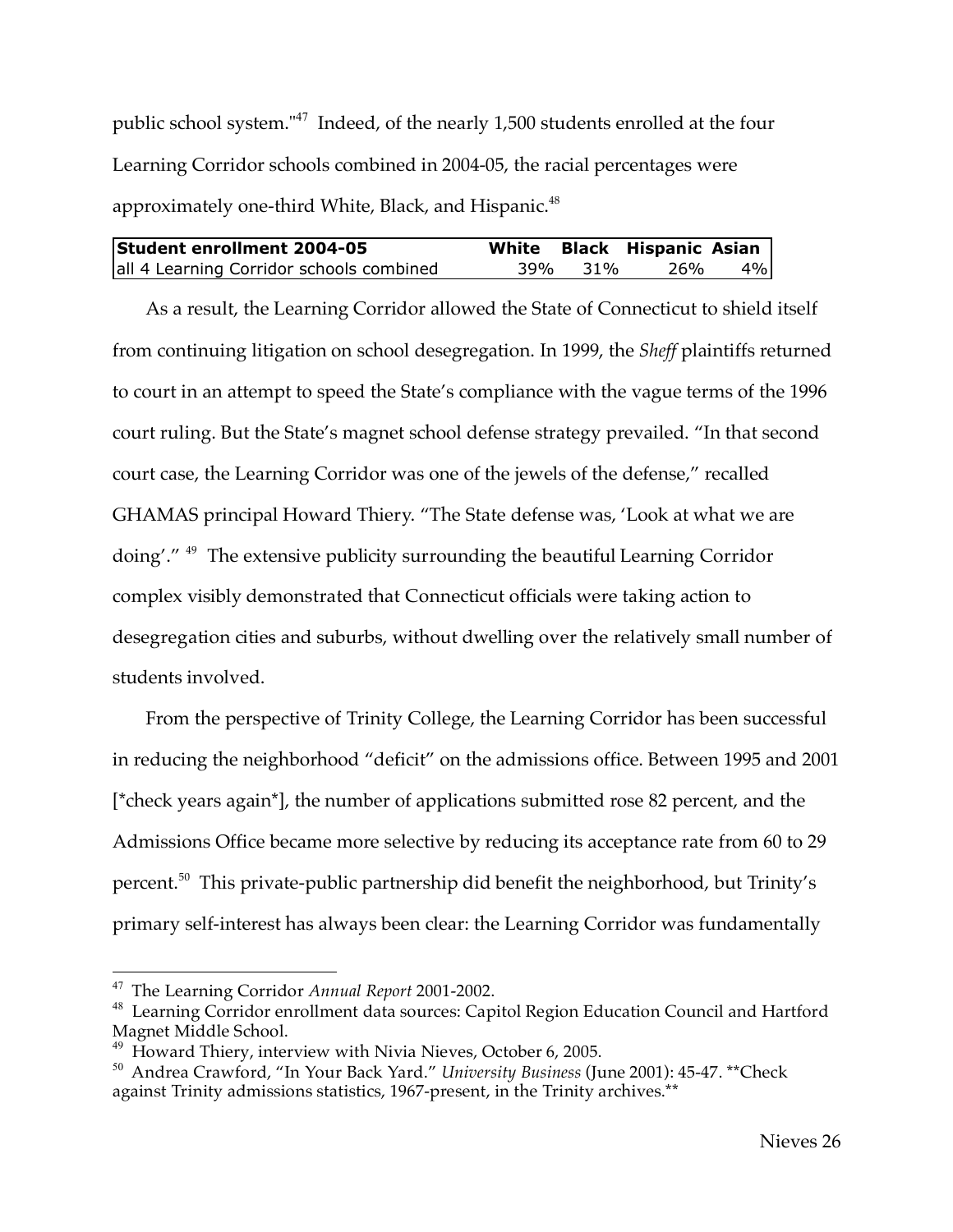an urban renewal strategy to counteract the neighborhood's negative influence on the College's image. For Trinity, constructing a new building on the abandoned bus garage lot that faced its campus was always more important than raising the quality of public education in Hartford for its own sake.

What did residents of the predominantly Latino neighborhood in Hartford's south side gain from the Learning Corridor? Indeed, there have been many tangible benefits. The magnet school construction project cleaned up an environmental waste site, provided some jobs for minority workers, and funneled additional millions of dollars of public and private investment into housing renovation for the neighborhood. In addition to the four magnet schools that comprise the heart of the Learning Corridor, the campus also includes three community outreach centers: the Trinity Boys and Girls Club of America (an afterschool program), the Trinfo Cafe (a computer training and internet access center), and the Aetna Center for Families. All three provide direct services for southside neighborhood residents. But they are not schools per se.

As an educational reform, the benefits of the Learning Corridor are less clear for Hartford's predominantly Latino southside neighborhood. While the conflict over converting HMMS from a neighborhood to an interdistrict magnet school was the flash point, it revealed deeper concerns among neighborhood activists that the new facilities were not being implemented with their interests in mind.

While the Learning Corridor rightfully prides itself in being the most diverse campus in Connecticut, the racial composition of each school varies considerably. At one end are the predominantly White high school academies, and at the other end are the predominantly Black and Latino elementary and middle schools.<sup>51</sup>

<sup>&</sup>lt;sup>51</sup> Learning Corridor student enrollment sources: Capitol Region Education Council and Hartford Magnet Middle School.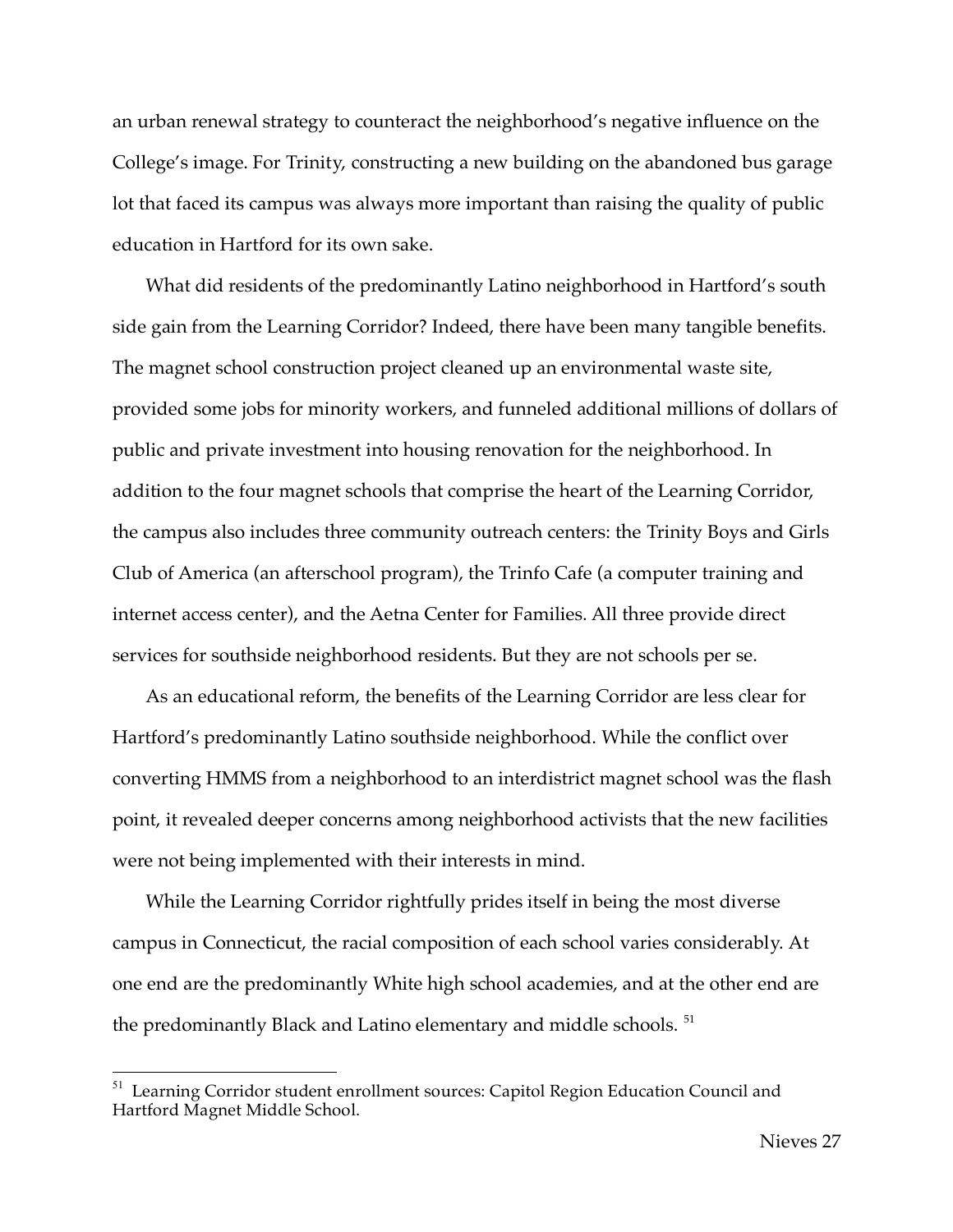| Student enrollment by Race, 2004-05             | White |                 | Black Hispanic Asian |       |
|-------------------------------------------------|-------|-----------------|----------------------|-------|
| Greater Hartford Academy of Arts (GHAA)         | 73%   | 13%             | $11\%$               | 2%1   |
| Greater Hartford Academy of Math & Sci (GHAMAS) | 54%   | 19 <sub>%</sub> | 12%                  | 14%l  |
| Montessori Magnet School (MMS)                  | 22%   | 47%             | 30 <sub>%</sub>      | $1\%$ |
| Hartford Magnet Middle School (HMMS)            | 23%   | 38%             | 36%                  | 3%    |

Furthermore, the four Learning Corridor schools differ in the percentage of Hartford students that they serve. At one end, the high school arts academy (GHAA) and math & science academy (GHAMAS) enrolled only 14 and 31 percent of their students from Hartford, respectively. At the other end, the middle school (HMMS) and Montessori (MMS) each enrolled about half of their students from the city. Together, the number of Hartford students in all four Learning Corridor schools stood at 619 (43 percent) in 2004-05, a significant decline from the "about two-thirds from Hartford" statement proposed by planners in 1998.<sup>52</sup> We estimate that perhaps as few as half of these Hartford students reside in the designated Learning Corridor neighborhood zone. <sup>53</sup>

| LCorridor enrollment, by Residency, 2004-05     | Total | <b>Hartford</b> | <b>Pct Hartford</b> |
|-------------------------------------------------|-------|-----------------|---------------------|
| Greater Hartford Academy of Arts (GHAA)         | 359   | 51              | 14%                 |
| Greater Hartford Academy of Math & Sci (GHAMAS) | 190   | 58              | 31%                 |
| Montessori Magnet School (MMS)                  | 309   | 154             | 50%                 |
| Hartford Magnet Middle School (HMMS)            | 589   | 356             | 60%                 |
| <b>total</b>                                    | 1447  | 619             | 43%                 |

Placing these numbers in a broader context helps to show the relatively small scale of the Learning Corridor's numerical impact on Hartford's public school system. The 619 Hartford students enrolled in all four Learning Corridor schools in 2004-05 represents about 2.5 percent of the city's total population of 24,000 students. In light of the \$112 million cost and massive publicity generated by this southside magnet school project, one might have expected greater direct benefits for the Hartford youth that

<sup>&</sup>lt;sup>52</sup> Lizabeth Hall, "Private Grant Boosts Trinity's Efforts." *Hartford Courant* 5 June 1998, p. A3.<br><sup>53</sup> Due to the lack of street-level enrollment data available to us (particularly for HMMS), this

figure is only an estimate. About 45 percent of these 619 Hartford students are Hispanic.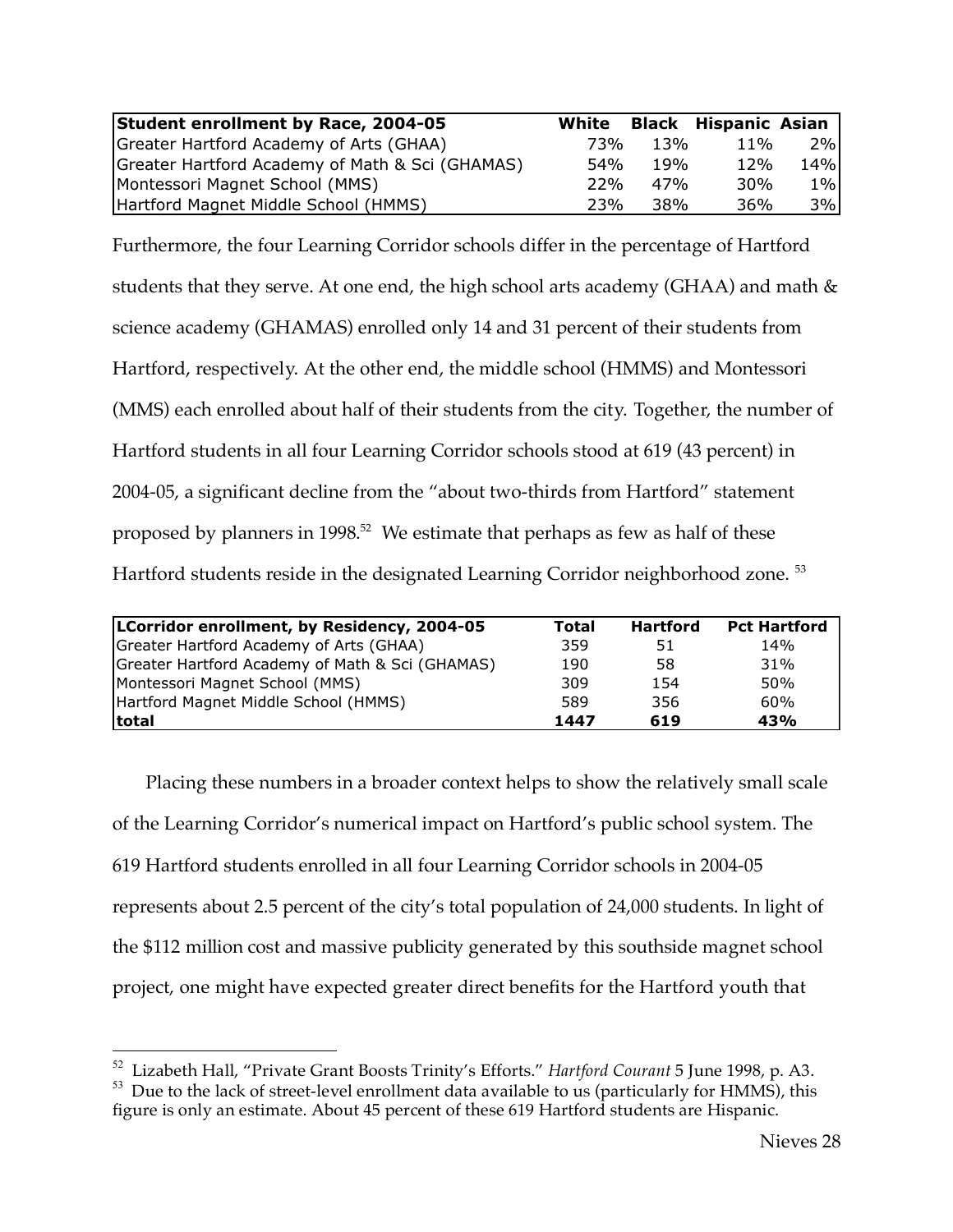*Sheff* was originally intended to serve.

### **Conclusion: Trapped by** *Sheff*

Over time, the *Sheff* decision became a two-edged blade for Hartford's southside residents, with consequences that simultaneously helped and hurt the community. On one hand, the *Sheff* desegregation ruling focused the State's attention (and financial resources) on uplifting the quality of education in this predominantly Latino neighborhood. Ideas for magnet schools blossomed prior the 1996 court decision, but they flourished into a \$112 million Learning Corridor due to the State's reaction to the *Sheff* ruling, and the political climate in favor of voluntary desegregation solutions. Southside residents owed their Learning Corridor "jewel" to *Sheff*. On the other hand, *Sheff* took away their brand-new neighborhood middle school. State magnet school funding gave priority to city-suburban integration, thereby pressuring Hartford school officials to convert the Hartford Magnet Middle School into an interdistrict magnet, reducing the number of youth who were originally slated to enroll from the predominantly Latino neighborhood. *Sheff* cut both ways: first by "saving" the southside community, and then by "stealing" away its brand-new neighborhood school. "This is where the Learning Corridor has not worked well," acknowledges one of its key planners, Kevin Sullivan. "That piece of it sort of got trapped by *Sheff* . . . We indeed do less education for the community around us than we wanted to do initially." <sup>54</sup>

 <sup>54</sup> Kevin Sullivan, interview with Nivia Nieves, June 17, 2004.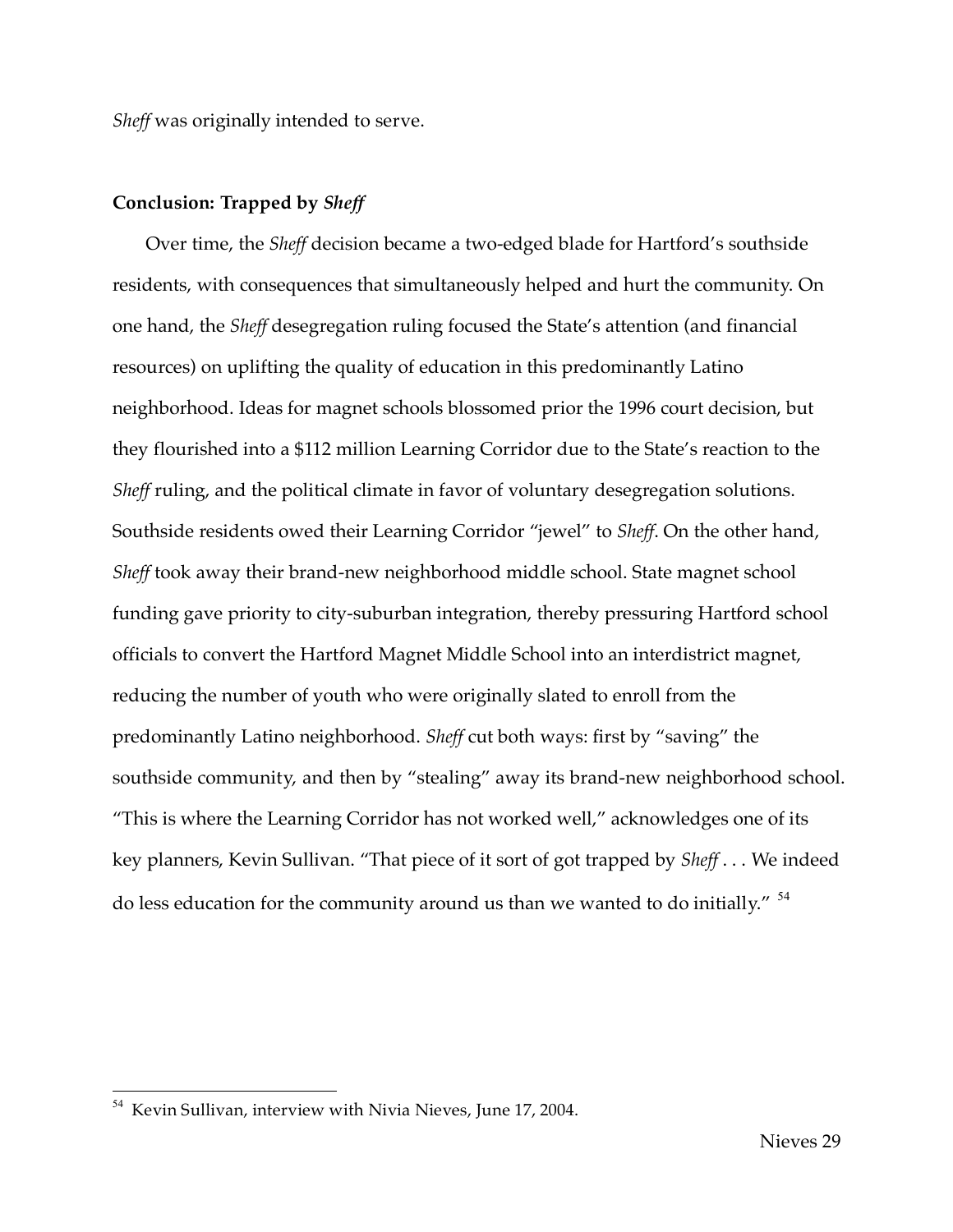## **Learning Corridor Oral History Project DESIGN Interview Guide July 21, 2004 Before Interview:**

Call to arrange time and place for 45 minute interview

Bring tape/recorder/cassette, camera, guide, two consent forms, and metro Hartford map

## **Beginning the interview:**

The purpose of this interview is to document how different people became involved in the Learning Corridor from the 1990s to the present.

Explain consent form and ask participant to sign TWO copies

## **Origins of the LC**

- 1) To your knowledge, how did the concept of a Learning Corridor first arise? When and where did you first learn about it?
- 2) When and how did you first become involved with the Learning Corridor interdistrict magnet school project?
- 3) What concerns did you have about Hartford and the region in the mid-1990s?
- 4) Did this Learning Corridor idea address your concerns?
- 5) Did you consider any alternatives to the Learning Corridor model?

## **Group Roles**

- 6) What role, if any, did you play with the Learning Corridor during its early years?
- 7) What role, if any, have you played since it has been constructed?
- 8) Which groups or individuals were most influential in shaping the Learning Corridor?
- 9) Did any groups or individuals oppose, or have mixed feelings about, the Learning Corridor?
- 10) I'm going to list different groups of people -- to your knowledge, what actions did they take regarding the Learning Corridor -- and why?

State and regional officials Southside Institutional Neighborhood Alliance (SINA) Hartford city and school officials Hartford neighborhood organizations Suburban town and school officials Trinity College

Hartford business groups

### **Objectives over Time**

- 11) We've talked about several aspects of the Learning Corridor. In essence, what were its original objectives?
- 12) Now that the Learning Corridor has been operating, what are its objectives now?
- 13) Has the Learning Corridor fulfilled these objectives?
- 14) Has the Learning Corridor affected you in any way?
- 15) In your opinion, what direction should the Learning Corridor take in the future?

## **Background questions (if needed)**

- 16) Please tell me about the work that you currently do. Have you changed jobs?
- 17) Where do you live? Have you moved since the 1990s?

### **After the Interview:**

Thank participant; Ask permission to take photo; Confirm mailing address Transcribe tape and post in Docex/Educ folder; deliver tape and consent form to Jack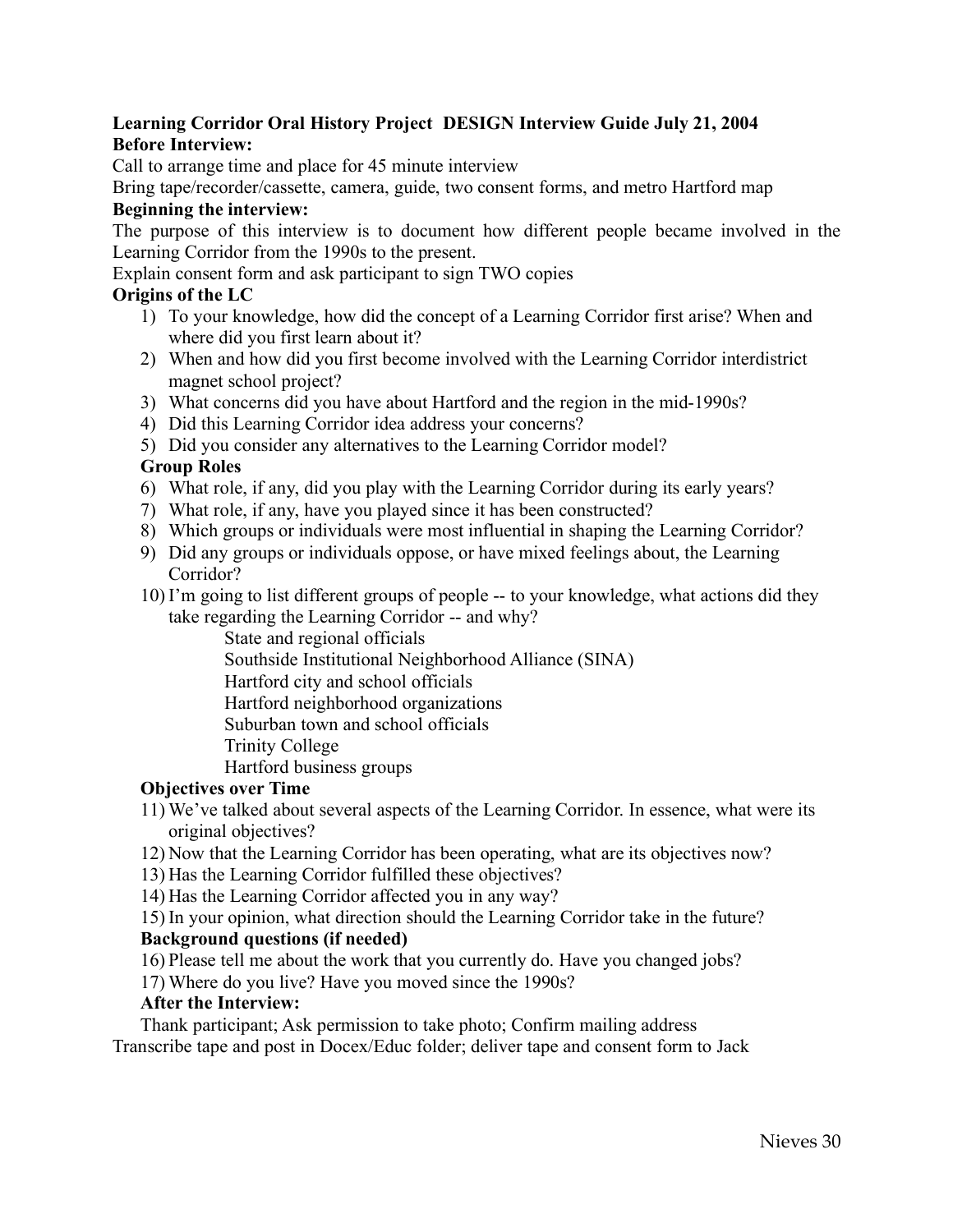## **Learning Corridor Oral History Project IMPLEM Interview Guide June 28, 2004**

## **Before Interview:**

Call to arrange time and place for 45 minute interview

Bring tape/recorder/cassette, camera, guide, two consent forms, and metro Hartford map **Beginning the interview:**

The purpose of this interview is to document how different people became involved in the Learning Corridor from the 1990s to the present.

Explain consent form and ask participant to sign TWO copies

## **START HERE with new interviews; start below with second-round interviews Background**

- 1) To your knowledge, how did the concept of a Learning Corridor first arise? When and where did you first learn about it?
- 2) When and how did you first become involved with the Learning Corridor interdistrict magnet school project?

## **Group Roles**

- 3) What role, if any, did you play with the Learning Corridor during its implementation 2000 to present?
- 4) Which groups or individuals were most influential in implementing the Learning Corridor?
- 5) Did any groups or individuals oppose, or have mixed feelings about, the Learning Corridor during the implementation?
- 6) I'm going to list different groups of people -- to your knowledge, what actions did they take regarding the implementation of the Learning Corridor -- and why?
	- a. State and regional officials
	- b. Southside Institutional Neighborhood Alliance (SINA)
	- c. Hartford city and school officials
	- d. Hartford neighborhood organizations
	- e. Suburban town and school officials
	- f. Trinity College
	- g. Hartford business groups

## **Implementation Guide Continued**

### **START HERE with second-round interviews**

Last summer my interview focused on the design phase of the LC from its origins to 2000, and now I'd like to focus on its implementation during the past five years.

1) **Funding** has been a continuing concern for the Learning Corridor magnet schools.

- What are the underlying causes of the funding problem?
- Has financial support from different sources changed over time?
	- (State legislature? Suburbs? City? Businesses? Foundations?)
- What are the consequences of these funding problems for the LC?
- 2) Another concern has been the degree of **suburban** student participation and suburban district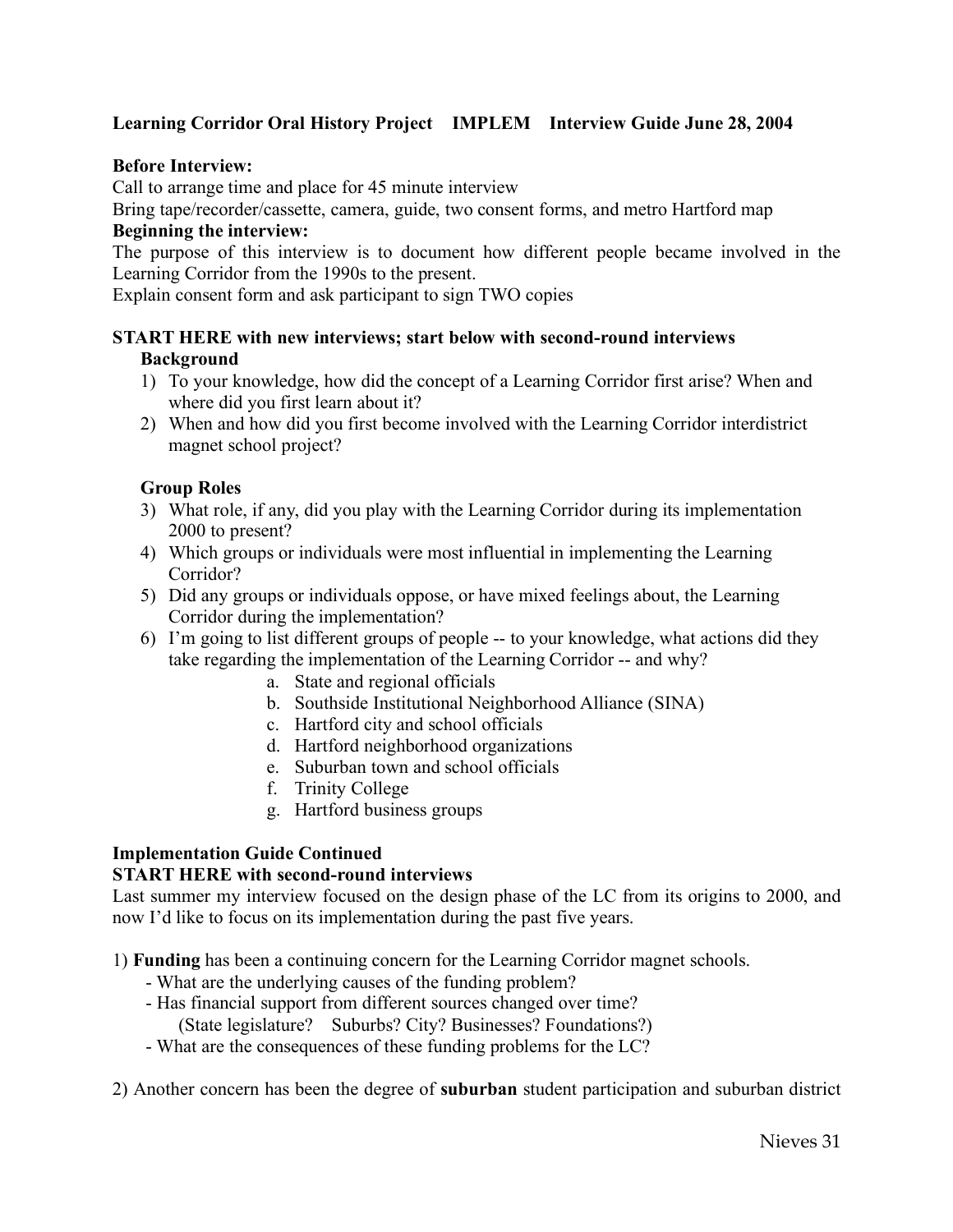funding in the Learning Corridor magnet schools.

- Why have there been different levels of support among suburbs? (Examples?)

3) Since opening in 2000, how has the Learning Corridor **influenced the City** of Hartford? And the immediate neighborhood in particular?

-- Can you tell me more about the "neighborhood zone" lines around the LC, their purpose, and how they were determined?

-- Have the zone changed over time?

4) The **Hartford Magnet Middle School** has gone through many transitions since opening.

-- First, it shifted from a neighborhood school to an interdistrict magnet school -- how & why did this happen?

-- Second, it has altered between management by CREC and HPS -- how & why did this occur?

-- What have been the consequences of these changes for the neighborhood? and the LC?

5) Over the past five yeras, **two organizations** have taken responsibility for managing magnet schools in Hartford: HPS and CREC. Where does the LC stand between the two right now? And in the future?

6) How would you describe the **goals** of the Learning Corridor today in 2005?

-- To your knowledge, are these the same goals that people who designed the LC had in mind more than five years ago?

-- Of all of the goals that you've mentioned, which ones are being met? And not met?

#### **Background questions (if needed)**

7) Please tell me about the work that you currently do. Have you changed jobs?

8) Where do you live? Have you moved since the 1990s?

#### **After the Interview:**

Thank participant; Ask permission to take photo; Confirm mailing address

Transcribe tape and post in Docex/Educ folder; deliver tape and consent form to Jack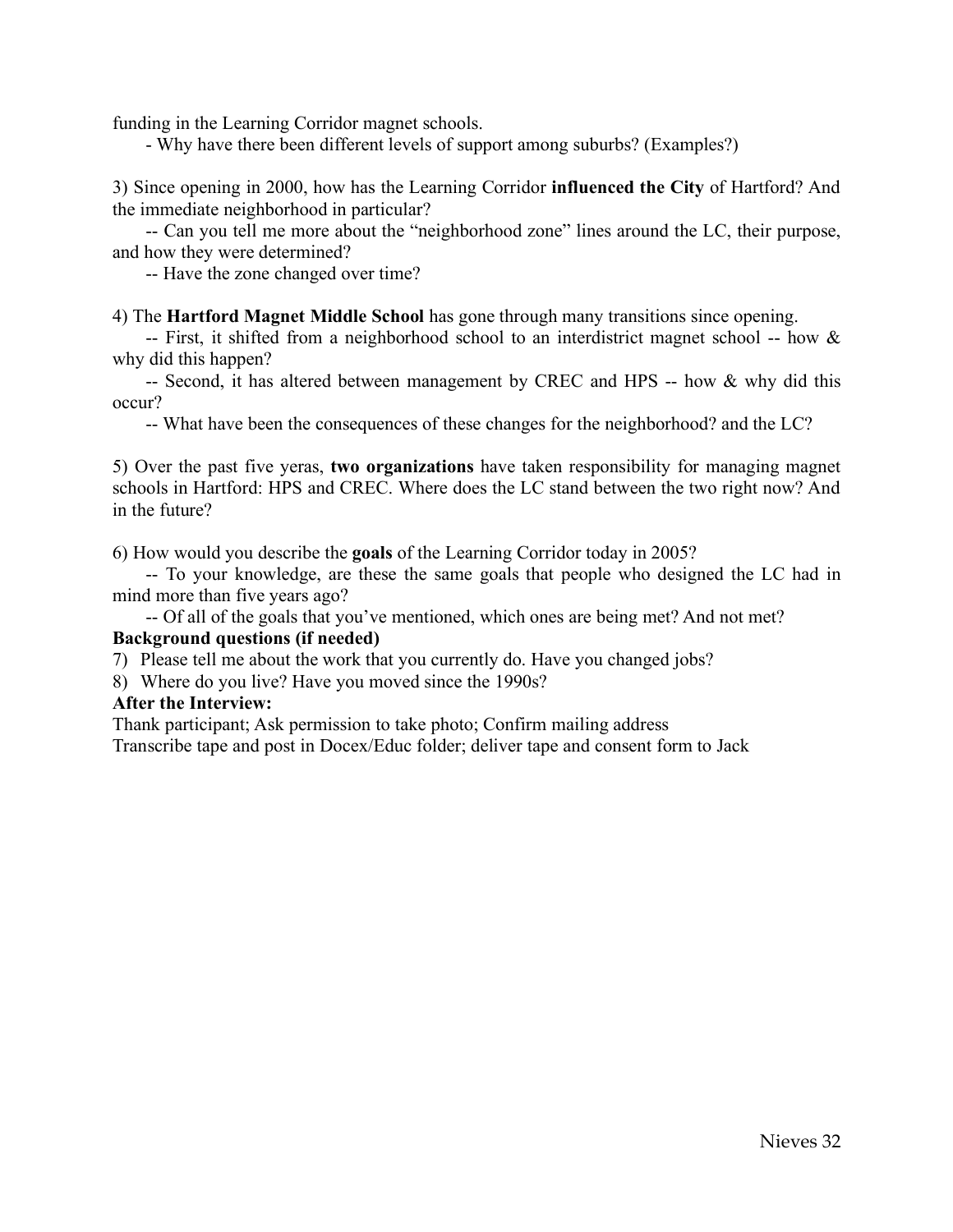### **Shaping the Learning Corridor Interdistrict Magnet Schools, 1990-Present Interview Consent Form**

Participant's Name :

Participant's Mailing Address:

Thank you for agreeing to participate in this Learning Corridor Oral History Interview. In our attempt to fully capture the history of the LC and in consideration of the oral history program of the Trinity College Archives and its objective of documenting Trinity's history through recorded commentary, I hereby give, donate and convey to the Trinity College Archives for administration by the authorities thereof the materials described below.

The tape(s) and the transcript which will be prepared are the result of one or more recorded, voluntary interviews with me. The tape is the primary document, and the transcript is of my spoken word.

In accordance with its regulations and policies, the Trinity College Archives will make available for research purposes the tape or tapes and any accompanying transcript. It is further understood that no copies of the tape(s) or transcript may be made and nothing may be used from them in any published form without the written permission of the Trinity College Archivist.

My participation in this project is entirely voluntary and I understand that I may withdraw at any time before the interviews are deposited in the Trinity College Archives.

A free copy of the transcript will be mailed to the address listed above.

Brief description of interview:

Interview Date:

Participant's Signature Date

Interviewer's Signature Date

 $\mathcal{L}_\mathcal{L} = \{ \mathcal{L}_\mathcal{L} = \{ \mathcal{L}_\mathcal{L} = \{ \mathcal{L}_\mathcal{L} = \{ \mathcal{L}_\mathcal{L} = \{ \mathcal{L}_\mathcal{L} = \{ \mathcal{L}_\mathcal{L} = \{ \mathcal{L}_\mathcal{L} = \{ \mathcal{L}_\mathcal{L} = \{ \mathcal{L}_\mathcal{L} = \{ \mathcal{L}_\mathcal{L} = \{ \mathcal{L}_\mathcal{L} = \{ \mathcal{L}_\mathcal{L} = \{ \mathcal{L}_\mathcal{L} = \{ \mathcal{L}_\mathcal{$ 

Accepted:

College Archivist Date Peter J. Knapp

 $\mathcal{L}_\mathcal{L} = \{ \mathcal{L}_\mathcal{L} = \{ \mathcal{L}_\mathcal{L} = \{ \mathcal{L}_\mathcal{L} = \{ \mathcal{L}_\mathcal{L} = \{ \mathcal{L}_\mathcal{L} = \{ \mathcal{L}_\mathcal{L} = \{ \mathcal{L}_\mathcal{L} = \{ \mathcal{L}_\mathcal{L} = \{ \mathcal{L}_\mathcal{L} = \{ \mathcal{L}_\mathcal{L} = \{ \mathcal{L}_\mathcal{L} = \{ \mathcal{L}_\mathcal{L} = \{ \mathcal{L}_\mathcal{L} = \{ \mathcal{L}_\mathcal{$